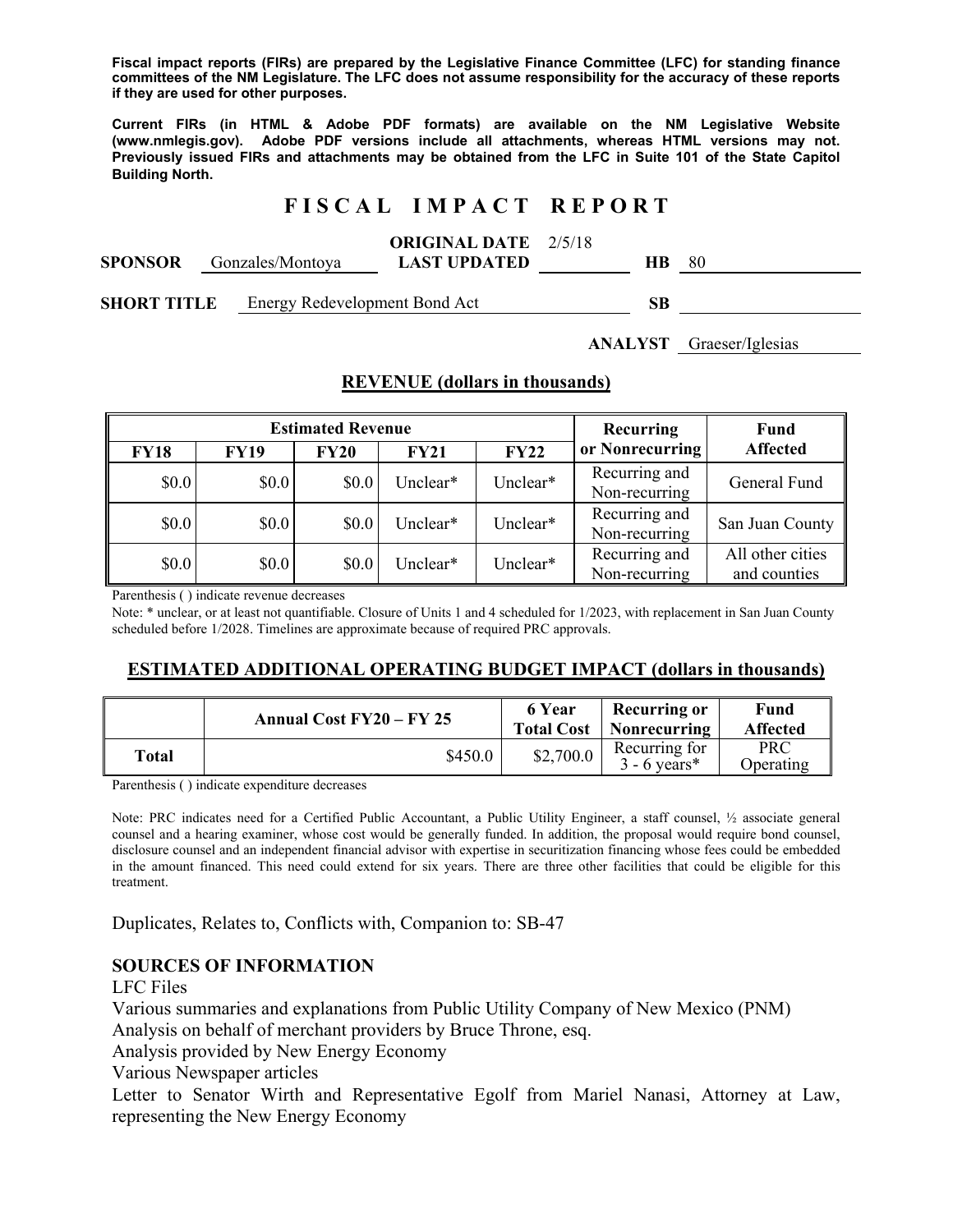Responses Received From Public Regulation Commission (PRC) Four Corners Economic Development

## **SUMMARY**

## Synopsis of Bill

See "Significant Features" below for a summary of the major features of this bill. A detailed summary is attached to this review. Readers should also inspect the original FIR on this bill prepared by the PRC.

House Bill 80 authorizes an alternative mechanism for financing the retirement of coal-fired power plants. It has been designed to accommodate the retirement in 2023 of Units 1 and 4 of the San Juan Generation Station, and to anticipate the closure of the Four Corners Power Plant in 2031. The bill is also designed to mitigate some of the adverse economic effects on affected local communities by requiring the location of replacement power resources in the communities where the abandoned facilities are located, taking into consideration system reliability while assuring that such location does not eliminate the cost savings from energy redevelopment bonds. The securitization mechanism provides PNM and other affected investor-owned utilities with 100 percent recovery of stranded costs with potentially a lower cost to customers as compared to conventional financing mechanisms.

There is no effective date of this bill. It is assumed that the effective date is 90 days after this session ends or May 16, 2018. Section 23 of the bill indicates that the provisions of the act shall not apply to a qualifying utility that makes an initial application for a financing order more than twenty years after the effective date of this act.

# **FISCAL IMPLICATIONS**

In addition to the proximate bond financing related to the closure of PNM's San Juan Generating Station and the related closure of the San Juan Coal Company, three other coal-fired plant retirements could be involved: PNM's Four Corners plant which is currently scheduled for closure in 2031 and Southern Public Service Company's Tolk Generating Station and Harrington Generating Station in Texas. These units involve similar concerns for ratepayers and utility investors, but only the Four Corners Generating Plant closure invokes the same consideration of economic development. For the two Texas Plants, the replacement resources requirement would not affect New Mexico's economy.

**Fiscal Facts Related to the San Juan Generating Station.** The following fiscal facts have been provided by PNM:

- Undepreciated asset value for San Juan Generating Station (as of 2023): \$320 million
- Shutdown costs and employee severance: \$24 million; although, the version 4 draft of this bill provides for a substitute 5.4 percent or \$19 million in transition expenses
- Securitization transaction costs: \$6 million
- Recovery period: 25 years (although the bill would allow a series of bonds to be issued, each element in the series to be limited to a 25-year recovery period, but no limit on the total period of the series of bonds)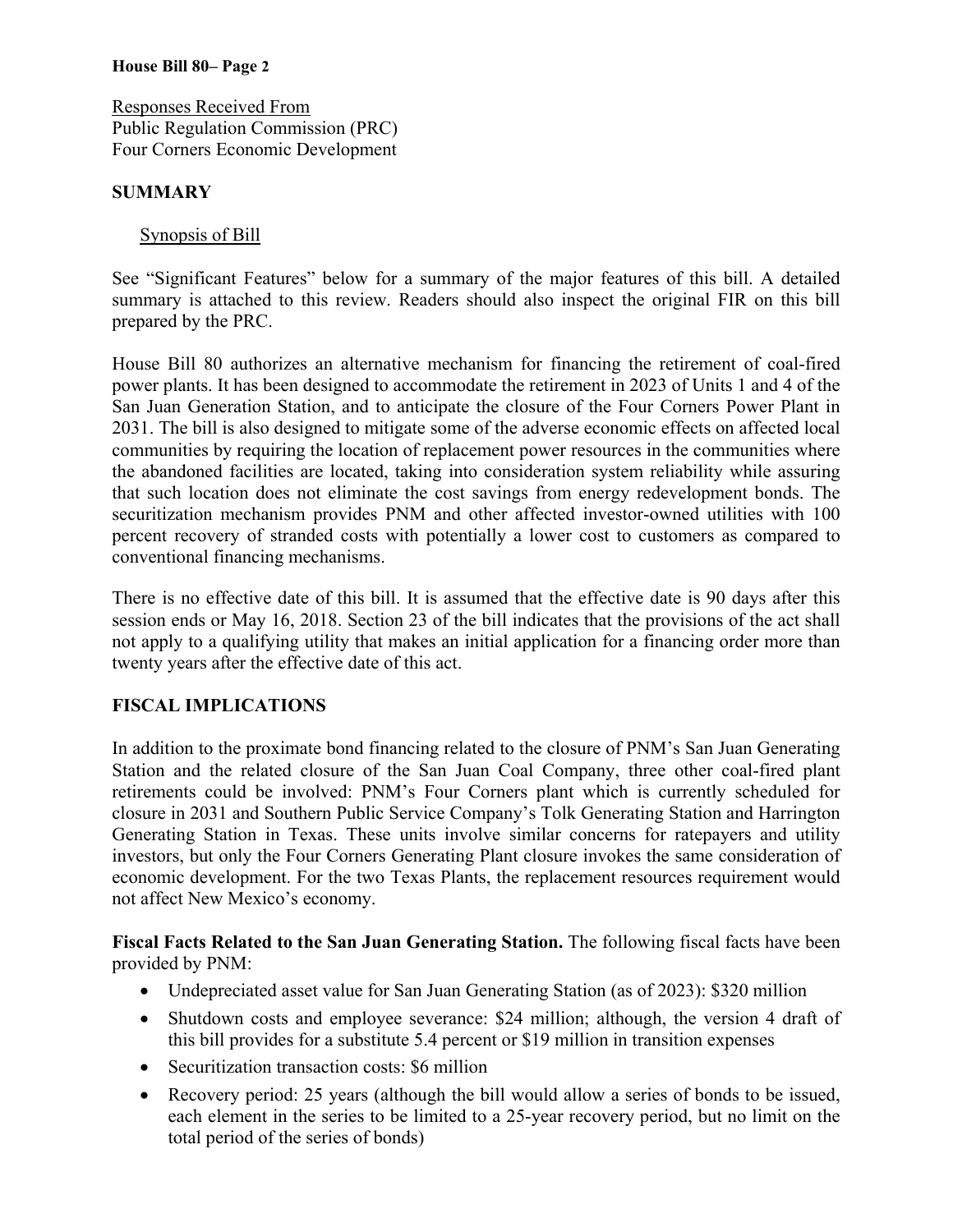- PNM's pre-tax weighted average cost of capital (including significant risk differential): 8.83 percent
- PNM's after-tax weighted average cost of capital: 7.23 percent (this includes the effect of the recent federal reduction of corporate income tax rate, but it is unknown whether the accumulated deferred income tax (ADIT) provisions were changed in the recent federal tax bill)
- Securitization rate: 3.1015 percent

**Local Impact of SJGS and SJCC Closures.** Data from Four Corners Economic Development (assumes the SJGS would be permanently retired and not sold to another operator and that the SJCC would be shut down and not be able to find another buyer):

- 657 current employees at San Juan Generating Station (SJGS) and San Juan Coal Company (SJCC) earning almost \$118 thousand annually including benefits.
- \$31 million in purchases by SJGS and SJCC from San Juan County vendors.
- Lost Gross Receipts Taxes attributed to lost wages from laid-off workers and loss of local purchases of goods and services by PNM and SJCC.

|                              | Farmington | County   | State                    |
|------------------------------|------------|----------|--------------------------|
| <b>From Vendor Purchases</b> | \$0        | \$82,710 | \$1,621,412              |
| Employee Spending $(50\%)$   | \$224,625  |          | $$303,904$   \$1,083,486 |

- Total of \$9.6 million reduction in Property Taxes paid by SJGS and SJCC. This would require an automatic increase of 4 mills in debt service rate and 1.5 mills increase in operating rates requiring action of the San Juan County Commission and the San Juan College board.
- The State, Other State Funds and the Navajo Nation will lose severance tax revenue assuming that an alternative market for coal could not be developed.

| Other Lost Taxes (\$ millions)     |        |  |  |
|------------------------------------|--------|--|--|
| Severance Tax (STBF)               | \$3.23 |  |  |
| Conservation Tax (Gen Fun and OSF) | \$.33  |  |  |
| Resource Excise Tax (Gen Fund)     | \$1.41 |  |  |
| Gross Proceeds Tax (Navajo Nation) | \$1.55 |  |  |
| Total                              | \$6.52 |  |  |

**Analysis of Potential Outcomes.** LFC staff identify five possible scenarios for comparison and analysis:

- A. The bill passes with the securitization features intact, Units 1 and 4 shut down by 2023, PNM shareholders receive 100 percent recovery of stranded costs and replacement resources are located in San Juan County. There is a modest amount of severance pay and retraining costs allowed for workers displaced by the closure. There is some reduction in the scope of PRC's authority. Replacement resources would be primarily or totally owned by PNM.
- B. The bill passes with the securitization features intact, Units 1 and 4 shut down by 2023, PNM shareholders receive 100 percent recovery of asset costs, subject to caveats, additional resources are located in San Juan County and are partially or fully owned by PNM (i.e., the procurement is at least partially competitive.) There is a modest amount of severance pay and retraining costs allowed for workers displaced by the closure. PNM may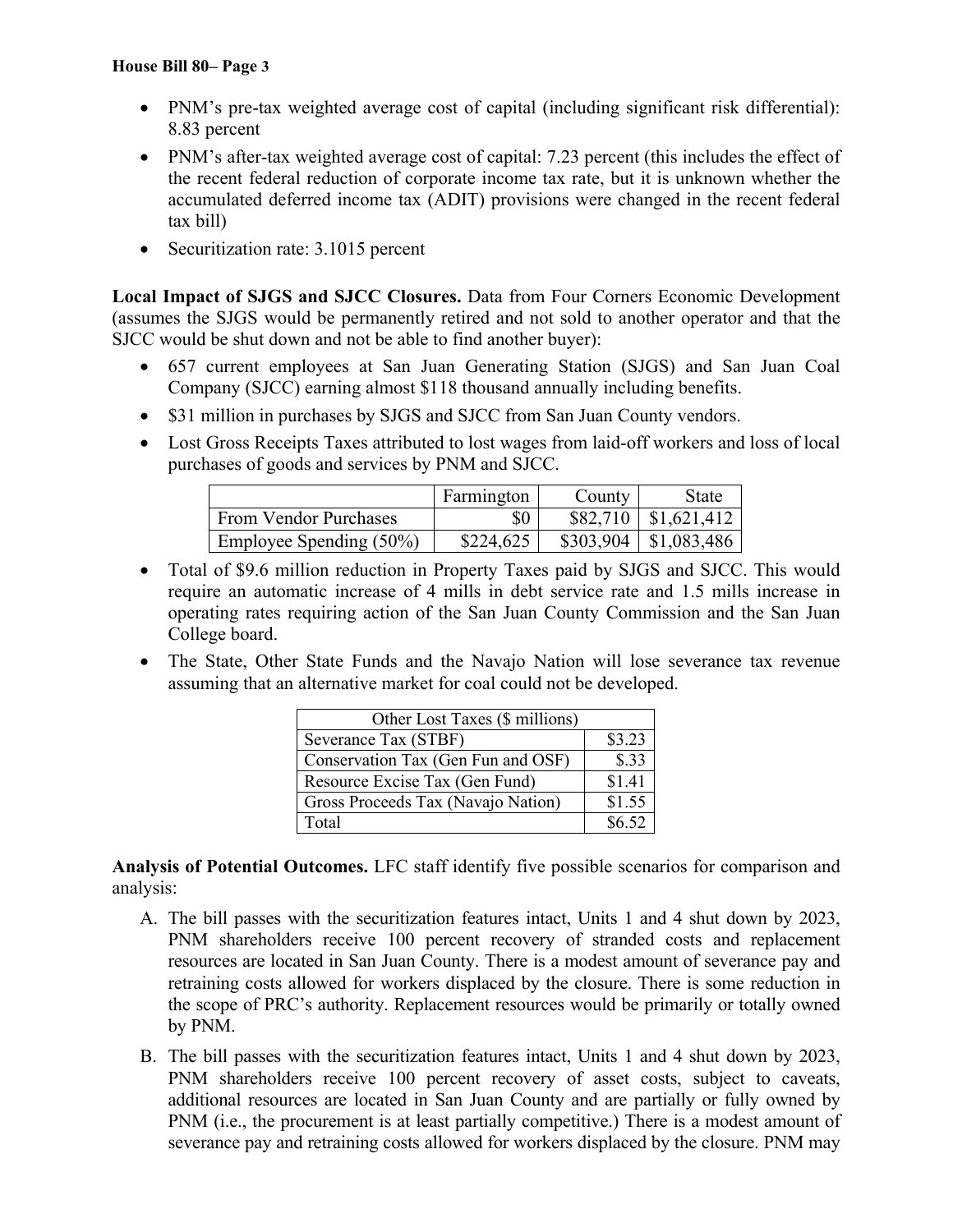fund the building of replacement resources from the proceeds of the bond. The only reduction of PRC's authority is that PNM shareholders receive 100 percent cost recovery, but all other aspects of the bill's provisions are under the full review and authority of the PRC. [Note: this is closer to what the consensus may be. Other aspects of a likely agreement revolve around the degree of PNM's direct ownership of the replacement resource and the extent to which San Juan County receives some financial transition funds.]

- C. The bill does not pass, Units 1 and 4 remain in operation, PNM shareholders eventually receive 100 percent recovery of asset costs, and no additional resources are located in San Juan County. [Note, PNM has filed an integrated resource plan (IRP) that indicates that PNM plans to shut down the SJGS by 2023. This has not be accepted by the PRC, but PNM states the IRP "points strong toward" closing SJGS by 2023, along with the associated San Juan Coal Company.]
- D. The bill does not pass, Units 1 and 4 shut down by 2023, PNM shareholders are allowed 50 percent recovery of asset costs with the current weighted cost of capital (WACC), and no replacement or additional resources are located in San Juan County.
- E. The bill does not pass, Units 1 and 4 shut down by 2023, PNM shareholders are allowed 50 percent recovery of asset costs with the current weighted cost of capital (WACC), and no replacement or additional resources are located in San Juan County. PNM does not accept this order and litigates. For the purposes of comparison, assume that the litigation provides 100 percent stranded cost recovery and full WACC.

There are, of course, other possible variations in timing and effect, but this analysis is restricted to these five scenarios.

Option A would allow PNM shareholders 100 percent recovery of stranded costs, ratepayers are no worse off than with option D, lost wages and procurement is partially replaced because some replacement resources are located in San Juan County (not necessarily in Central Consolidated School District), Units 1 and 4 are shut down. The general fund and San Juan County are approximately whole to a loss of gross receipts tax revenue compared to scenario D and the general fund gains gross receipts tax revenue from the construction anywhere in the state of the replacement resource. Compared to option E, ratepayers are much better off, lost wages and procurement are partially replaced because some replacement resources are located in San Juan County.

Option B reflects a progression of negotiations between interested parties, including: (a) further restricting the location of replacement resources to the jurisdictional area of the Central Consolidated School District; (b) providing additional economic transition funding in excess of the \$26 million included in the original estimate; (c) providing for substantially more competition for the replacement resource than provided here; (d) considering requiring the qualifying utility to increase it's already mandated 20 percent by 2020 renewable power requirement (RPS); and (e) minimizing the limitation of PRC's authority. This consensus deal will be less favorable for PNM than A, but considerably more favorable than D. It will certainly be less favorable than the bill provides (option A).

Option C is not further discussed considered. Pursuant to the IRP filed by PNM, it seems likely that units 1 and 4 of SJGS will close by 2023 whether the bill passes or not.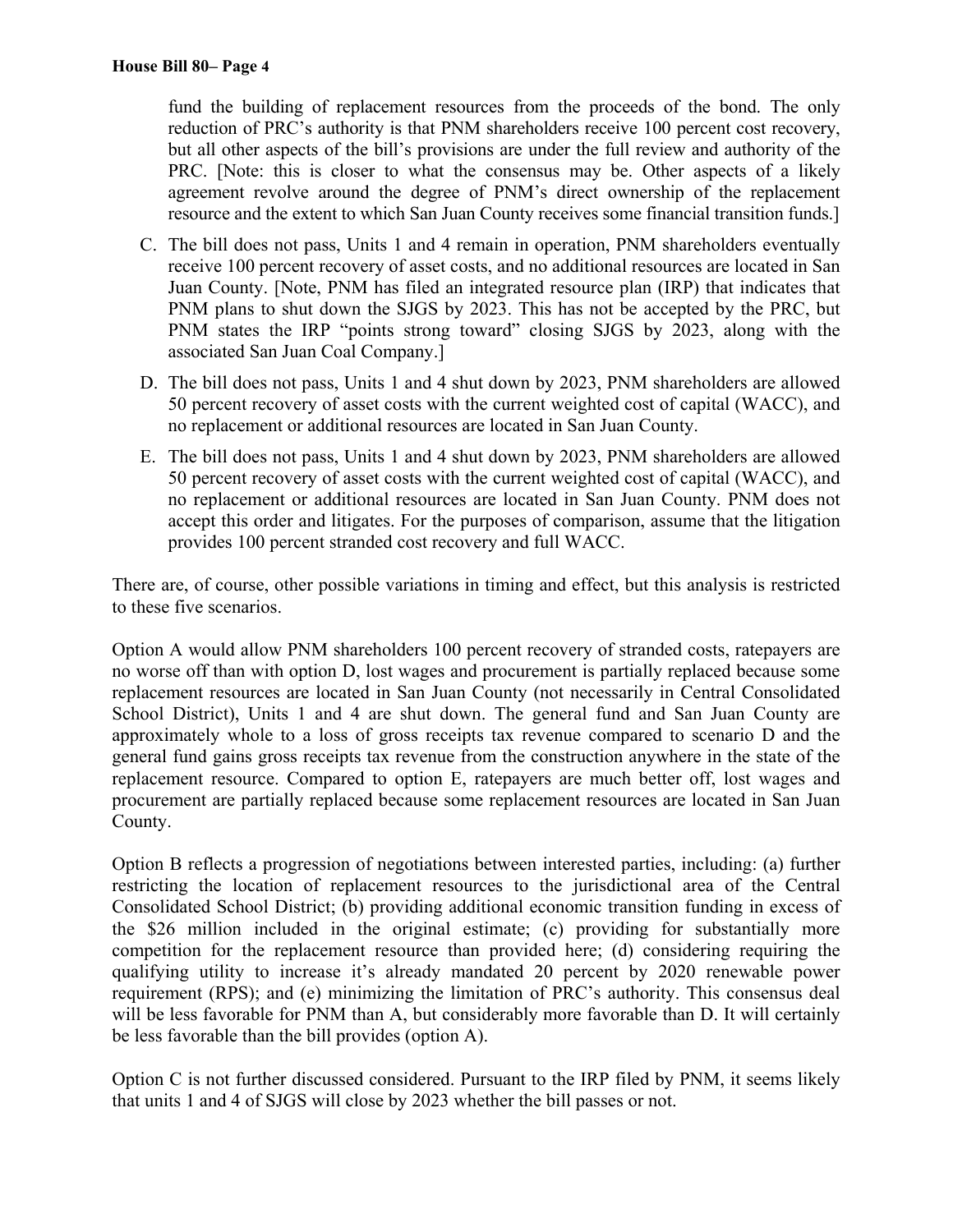Option D reflects PNM's investors would receive 50 percent cost recovery of the undepreciated SJGS asset; all the jobs, wages, property taxes and procurement in San Juan would be lost; the plant is shut down; the general fund receives gross receipts tax revenue from including the 50 percent recovery costs in the rate base; ratepayers are approximately whole compared to scenario A and considerably better off than compared to scenario E; and the general fund gains gross receipts tax revenue from the construction anywhere in the state of the replacement resource. However, PNM has indicated that it would not accept this proposed abandonment order and would litigate.

Option E indicates PNM's investors receive 100 percent cost recovery of the undepreciated SJGS asset, but would receive no profit percentage on the investment. All the jobs, wages, property taxes and procurement in San Juan are lost, the plant is shuts down, the general fund receives gross receipts tax revenue from including the 100 percent recovery costs in the rate base, ratepayers are approximately whole compared to scenario and the general fund gains gross receipts tax revenue from the construction anywhere in the state of the replacement resource.

Because of the uncertainties regarding what a final proposal may be  $-$  if one is crafted soon  $-$  the effects of the provisions of the bill are equally uncertain.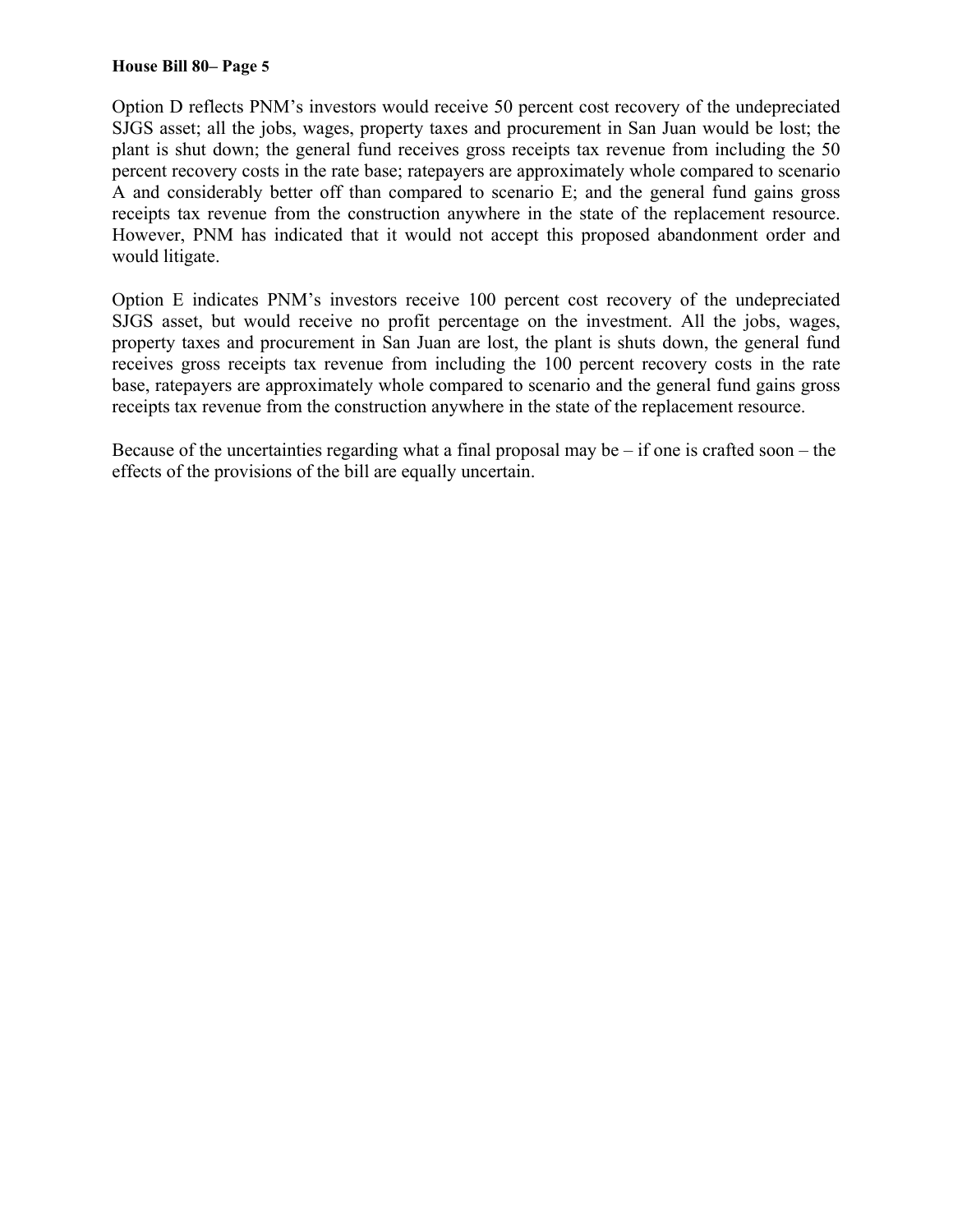|                             | Summary                                           | PNM's                     | PNM area ratepayers                                              | SJGS & SJCC                      | <b>General Fund</b>                     | San Juan County, Central                          |
|-----------------------------|---------------------------------------------------|---------------------------|------------------------------------------------------------------|----------------------------------|-----------------------------------------|---------------------------------------------------|
|                             |                                                   | investors                 |                                                                  | employees                        |                                         | <b>Consolidated School</b>                        |
|                             |                                                   |                           |                                                                  | and vendors                      |                                         | District                                          |
| Scenario A                  | Bonds issued;                                     | 100%                      | Approximately whole                                              | 50% of                           | Loses all coal                          | Replace 50% of lost                               |
|                             | units shut down in recovery of                    |                           | compared to PRC                                                  | economic                         | severance revenue,                      | property tax, gets GRT                            |
|                             | 2023; about 50%                                   | stranded                  | disallowing 50%                                                  | activity                         | approximately whole from replacement    |                                                   |
|                             | of economic                                       | costs but no              | recovery and allowing                                            | replaced                         | to other GRT                            | construction; probably less                       |
|                             | activity replaced;                                | <b>WACC</b>               | current WACC                                                     |                                  | impacts; probable                       | net employment                                    |
|                             | PNM owns the                                      |                           |                                                                  |                                  | gain from                               |                                                   |
|                             | replacement                                       |                           |                                                                  |                                  | replacement                             |                                                   |
|                             | resources                                         |                           |                                                                  |                                  | construction GRT                        |                                                   |
| Scenario B                  | Bonds issued;                                     | Maximum                   | Far better off than PRC At least 50%                             |                                  | Loses all coal                          | Replace at least 50% of                           |
|                             | units shut down in 100%                           |                           | allowing 100%                                                    | of economic                      | severance revenue,                      | lost property tax, gets GRT                       |
|                             | 2023; about 50%                                   | recovery of               | recovery and allowing                                            | activity                         | approximately whole from replacement    |                                                   |
|                             | of economic                                       | stranded                  | current WACC.                                                    | replaced                         | to other GRT                            | construction; probably less                       |
|                             | activity replaced;                                | costs but no              |                                                                  |                                  | impacts; probable                       | net employment. Probably                          |
|                             | Replacement                                       | WACC.                     |                                                                  |                                  | gain from                               | less activity with this                           |
|                             | resources partially                               |                           |                                                                  |                                  | replacement                             | scenario than option A.                           |
|                             | competitive                                       |                           |                                                                  |                                  | construction GRT                        |                                                   |
| Scenario C                  | Units stay                                        | 100%                      | Current asset in rate                                            | No loss of                       | No loss of severance                    | No change in property tax,                        |
|                             | operating                                         | recovery of               | base (no change);                                                | iobs or                          | revenues; no                            | GRT, no additional GRT                            |
|                             |                                                   | asset costs               | amortized at full                                                | procurement                      | additional GRT from                     | from construction                                 |
|                             |                                                   |                           | <b>WACC</b>                                                      |                                  | construction                            |                                                   |
| Scenario D                  | Units shut down in 50%-60%                        |                           | Probably allows                                                  | Loss of at                       | Loses all coal                          | Loses millions in property                        |
|                             | 2023.                                             | recovery of               | current WACC;                                                    |                                  | least 657 jobs, severance revenue,      | tax and GRT revenues                              |
|                             |                                                   | asset costs               | ratepayers                                                       | and over \$75                    | approximately whole                     |                                                   |
|                             |                                                   |                           | approximately whole                                              | million in                       | to other GRT                            |                                                   |
|                             |                                                   |                           | compared to Scenario                                             | economic                         | impacts; probable                       |                                                   |
|                             |                                                   |                           | A (alternative bond                                              | activity                         | gain from                               |                                                   |
|                             |                                                   |                           | financing at lower                                               |                                  | replacement                             |                                                   |
|                             |                                                   |                           | rate).                                                           |                                  | construction GRT                        |                                                   |
| Scenario E                  | Units shut down in 100%                           |                           | Rate impacts achieved Loss of at                                 |                                  | Loses all coal                          | Loses millions in property                        |
|                             | 2023                                              | recovery of               | after extensive                                                  |                                  | least 657 jobs, severance revenue,      | tax and GRT revenues                              |
|                             |                                                   | asset costs               | litigation; possibly                                             | and over \$75                    | approximately whole                     |                                                   |
|                             |                                                   |                           | allows current WACC;                                             | million in                       | to other GRT                            |                                                   |
|                             |                                                   |                           | ratepayers worse off                                             | economic                         | impacts; probable                       |                                                   |
|                             |                                                   |                           | compared to Scenarios activity                                   |                                  | gain from                               |                                                   |
|                             |                                                   |                           | A, B or D.                                                       |                                  | replacement                             |                                                   |
|                             |                                                   |                           |                                                                  |                                  | construction GRT                        |                                                   |
| Which is best Most feasible |                                                   | E is best; A is           | A & D about equally<br>$ acceptable; B $ acceptable; E is worst; | Clearly A or B<br>are best here. | All scenarios lose                      | Options A provides some<br>transition assistance; |
| for<br>stakeholder?         | scenarios result in<br>shutdown of Units might be |                           | B is slightly to                                                 | B may have                       | severance revenue.<br>Scenarios A and B | option B provides                                 |
|                             | 1 & 4 by 2023.                                    | acceptable,               | substantially better for more                                    |                                  |                                         | substantial transition                            |
|                             |                                                   | but is less               | ratepayers,                                                      | transition                       | generate<br>construction                | assistance; Option B                              |
|                             |                                                   | acceptable to considering |                                                                  | assistance                       | replacement GRT for locates replacement |                                                   |
|                             |                                                   | PNM than                  | competitive                                                      | than A.                          | San Juan.                               | resources within                                  |
|                             |                                                   | either A or E;            | replacement resources                                            |                                  | Replacement in                          | jurisdiction of Central                           |
|                             |                                                   | PNM will                  | will be cheaper than                                             |                                  | other locations                         | <b>Consolidated School</b>                        |
|                             |                                                   | likely not                | PNM owning the                                                   |                                  | (option D & E)                          | District.                                         |
|                             |                                                   | accept D.                 | replacement directly.                                            |                                  | generate GRT for the                    |                                                   |
|                             |                                                   |                           |                                                                  |                                  | General Fund. B                         |                                                   |
|                             |                                                   |                           |                                                                  |                                  | results in lower                        |                                                   |
|                             |                                                   |                           |                                                                  |                                  | ongoing and                             |                                                   |
|                             |                                                   |                           |                                                                  |                                  | construction phase                      |                                                   |
|                             |                                                   |                           |                                                                  |                                  | GRT revenue.                            |                                                   |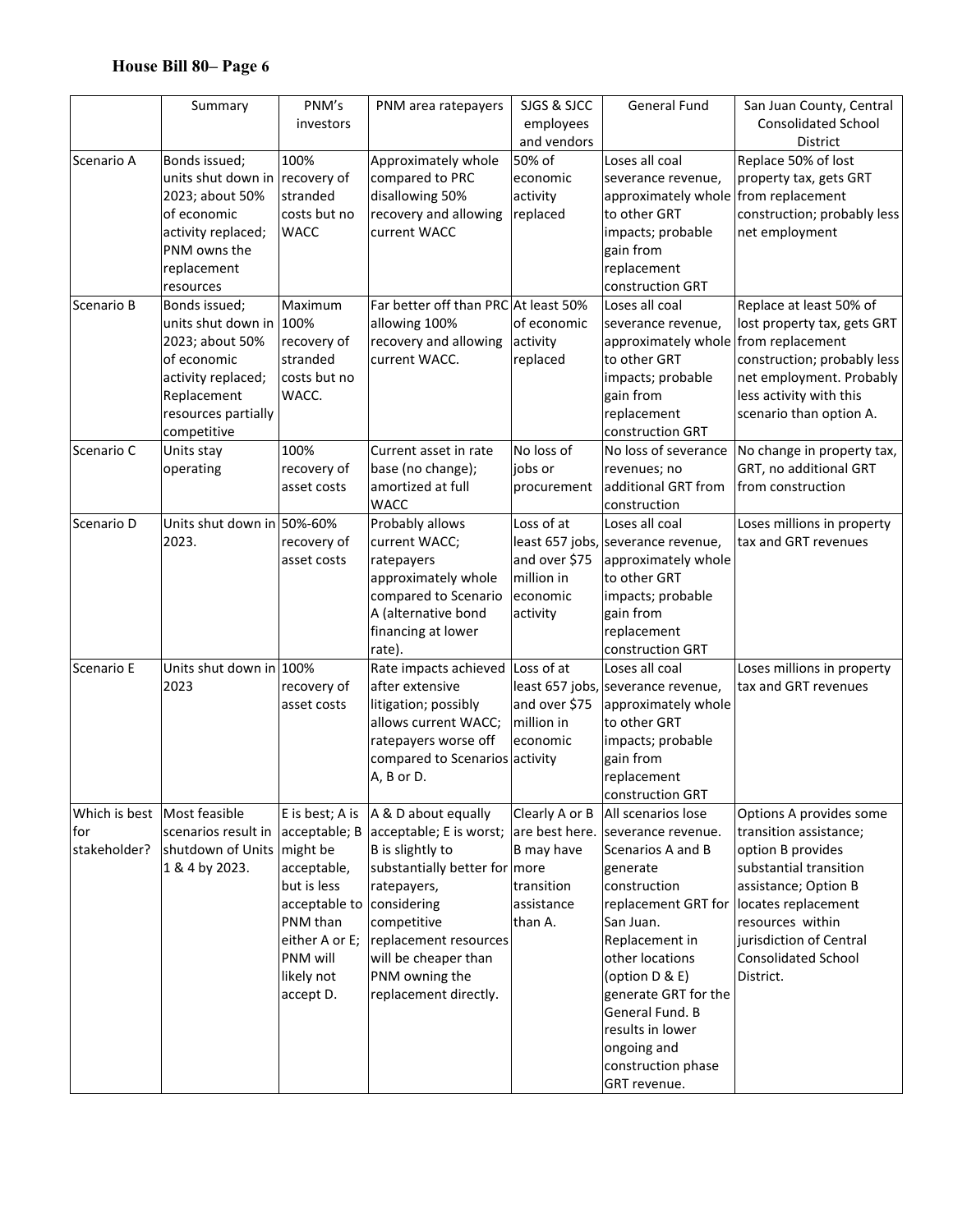A particular financial provision is of concern to LFC staff:

The bonds allowed by this bill have a period not exceeding 25 years. However, page 12 of the bill contains the permission, "if the bonds are expected to be issued in more than one series, the estimated issuance date and expected term for each bond issuance; provided that the maximum term for each bond issuance shall be no longer than twentyfive years;" Thus, there is a potential for the impact of this proposal to affect PNM's ratepayers for far more than the stated twenty-five years.

## **SIGNIFICANT ISSUES**

Attached to this review is a detailed summary of provisions of the bill. This was originally prepared by staff at PNM on a previous version of the bill. LFC staff has updated this summary and made some annotations.

- Units 1 and 4 at SJGS would shut down by December 31, 2022. San Juan Coal Company (SJCC) would probably shut down when the SJGS was shut down.
- Public Service Company of New Mexico (PNM), which owns the  $S J G S<sup>1</sup>$ , would be allowed to recover 100 percent of the stranded costs of the SJGS, although the investors would not receive any additional amounts representing profit.
- PNM would form a subsidiary that would be granted the right to issue energy redevelopment bonds with a maximum term of twenty-five years. This would be nonrecourse debt financing. The bonds would be amortized with a guaranteed, nonbypassable rate added to every customer of the utility. This additional rate would be added until the bonds were completely paid off. Because of the guarantees, the bonds would probably be rated as AAA and would incur very low market interest rates.
- To partially mitigate the economic impact of shutting down the SJGS and the SJCC on the Central Consolidated School District and San Juan County a portion of the proceeds of the bonds could be used to pay for severance pay and retraining for the workers laid off because of the shut-down.
- Also to partially mitigate the economic impact of shutting down the SJGS, the qualifying utility promises and is required in the bill to install replacement resource in San Juan County. The value of this replacement resource is not established in the bill. The replacement resource may have to be installed within five years of the shutdown. Proceeds of the bond may be used to build this replacement resource.
- The provisions of the bill are effective for coal-fired plants that would shut down within twenty years of the effective date of the bill. In addition to Units 1 and 4 of SJGS and the Four Corners Power Station, Southwestern Public Service has two coal-fired plants in Texas that could possibly be retired using the securitization mechanism.
- The bill limits the authority of the PRC in a number of ways and changes the conventional timelines for PRC's review of the complex actions authorized by the bill.

<sup>&</sup>lt;sup>1</sup> The City of Farmington currently owns a portion of the SJGS, but this ownership will cease before Units 1 and 4 are shut down.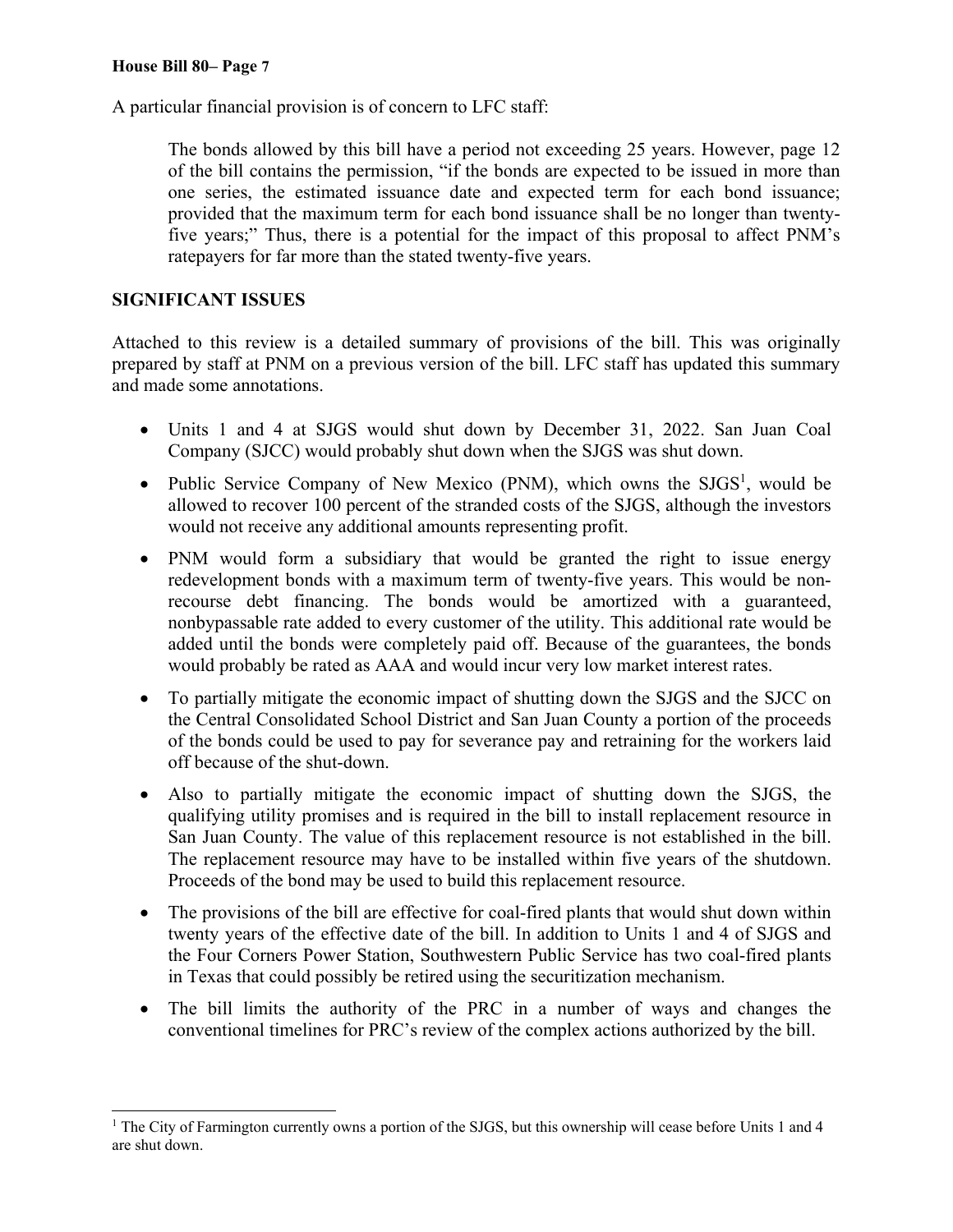• In the opinion of the PRC, the subsidiary of PNM which would own the right to the nonbypassable ERB rate is not sufficiently "ring-fenced and bankruptcy remote" for the parent PNM and the bonds would not receive AAA rating.

**Policy Questions for Consideration.** The following represents various policy issues that warrant thorough discussion.

- 1. To what extent can PNM's ratepayers and investors expect the PRC to allow the investors to recover the full amount of their investment in the coal-fired San Juan Generating Station if the plant is decommissioned prior to its originally scheduled useful life because of economic obsolescence?
- 2. PRC is constitutionally assigned the task of regulating electric utilities in the state. Does the bill, with its numerous negotiated provisions, allow PRC reasonable authority to ensure that the details of the plan implement the statutory provisions? Are there any legal or technical problems with the bill that remain to be solved? Are there any constitutional limits that would affect the acceptability of the provisions of this bill?
- 3. Does the bill do an adequate job in establishing the separation between the qualifying utility and the subsidiary organization that owns the property right to the non-bypasable economic recovery bond repayment rate?
- 4. To what extent should PNM's ratepayers pay for the economic transition costs for Central Consolidated School District and San Juan County?

The first policy issue can be addressed with an extract of Bruce Throne, esq.'s memorandum.

PNM has argued in past PRC cases that, when it proposes to abandon service from an existing supply-side resource, it is legally *entitled* to recover from its customers 100 percent of its undepreciated investment in that plant plus a return on that amount at its WACC (a weighting of its allowed return on equity and the average cost of its long-term and preferred stoic debt) based on the so-called "regulatory compact" (i.e., the principle that, due to its legal obligation to provide regulated service to all customers in its service area, it is entitled to a reasonable opportunity to earn a fair return on its prudent investments in plant determined be "used and useful" for service to its customers), arguing that denying it such recovery would constitute an unconstitutional "taking" of its property. There appears to be no New Mexico statute, PRC rule or New Mexico or U.S. Supreme Court opinion, however, supporting that "regulatory compact" argument with respect to a regulated utility's recovery of investment in plants abandoned because they are no longer cost-effect for service to its customers.

To the contrary, past PRC and New Mexico Supreme Court decisions have stated that, in carrying out the PRC's responsibility to balance the interests of utility consumers and investors when determining utility rates that are "just and reasonable," the PRC has considerable discretion so long as it determinations are supported by "substantial evidence," are not contrary to applicable law, are not "arbitrary and capricious," and that it is the reasonableness of the "end result" of the rates determined by the PRC that matters. In this regard, the PRC has acknowledged that the return on equity ("ROE," i.e., profit on investments in plant) it historically has allowed electric utilities to recover, which is an element of their authorized WACC, has included a "risk premium" that compensates a utility's investors for the risks associated with similar utility businesses.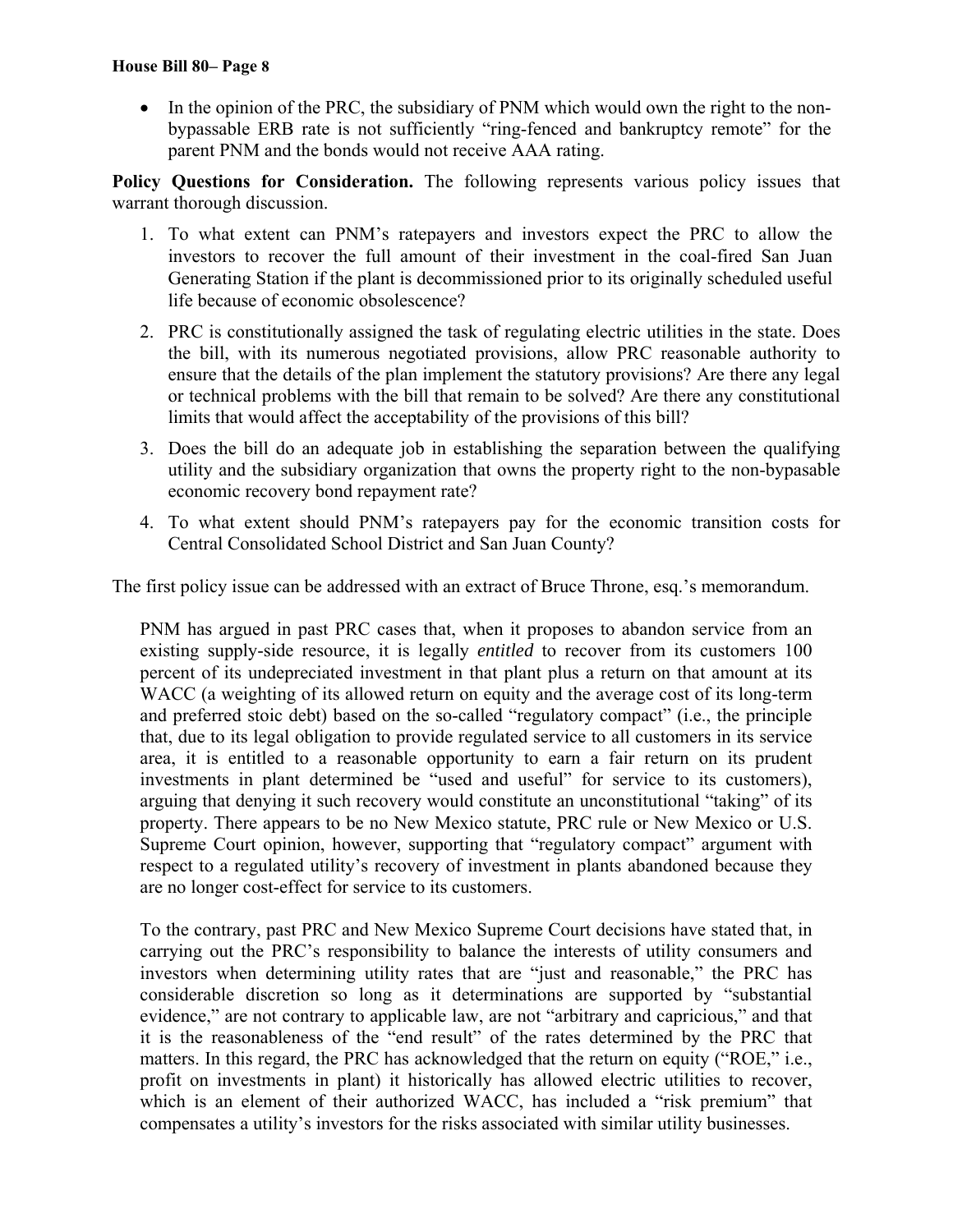Those investor risks include the risk of not recovering the costs of investments determined by regulators to be not "prudent" (the so-called "prudent investment" rule). They also include the risk that a utility may not be able to fully recover all of its investments in utility plant or a profit on those investment if, over time, that plant becomes economically obsolete due to the availability of more cost-effective resource alternatives, and therefor is no longer "useful" (economic) for utility service to its customers and "prudent" for a utility to rely on for such service.

PRC points out the following provisions in which some or all of the authority and expertise of the PRC is bypassed in this proposal:

# **Limits on Commission Oversight and Authority**

HB-80 reduces or eliminates Commission authority and discretion in several areas in a manner that is atypical:

- 1. arguably limits the ability to decide on an appropriate amount of stranded costs for recovery through the definition of energy redevelopment costs and the concurrent filing of abandonment and financing order application (Section 2(I)(1)(c));
- 2. mandates use of a specific methodology to compare cost savings of the financing order with cost recovery under the WACC (Section 3(B)(9)));
- 3. mandates approval of the financing order if it meets a specific criteria of cost savings using the specified methodology (Section  $3\epsilon(2)$ );
- 4. mandates locational approval of replacement resource in San Juan county under specific criteria (Section 18(A));
- 5. limits the ability to amend the financing order after a final order is issued to specific instances (Section 6(B)) and provides for the irrevocability of the financing order (Section  $6(A)$ );
- 6. provides a statutory time limit for the approval of a financing order application and any accompanying abandonment application (Section 3(A));
- 7. provides that the Commission cannot include the energy redevelopment bonds as a part of the utility's capital structure in a ratemaking procedure, which is important when determining the WACC going forward (Section  $9(A)$ );
- 8. states that the Commission cannot order the qualifying utility to issue energy redevelopment bonds and if a utility chooses not to use them, it still has the right to full stranded cost recovery (Section 9(B)). In other words, the utility is not under any mandate to ensure stranded cost recovery for its customers at the lowest interest rate and it may pursue cost recovery at the higher WACC if that is in its best interest;
- 9. mandates that the utility shall use the bond proceeds to acquire utility-owned replacement resources for inclusion in rate base (Section 10(A)); Section 198(A) also mentions utility –owned replacement resources;
- 10. mandates that the utility shall select sites for utility-owned replacement resource in the county where the abandoned coal-fired plant is located; and this may just replicate (4) above;
- 11. mandates that the Commission grant certificates of public convenience and necessity for replacement resources located in the affected New Mexico county and allow full cost recovery in rates (Section 19(B)).

The fifth limit, No. 5 above is necessary for the highest credit rating from ratings agencies because it ensures that any financing order won't be capriciously altered after the bonds are sold, thereby impacting bondholder's expected stream of revenue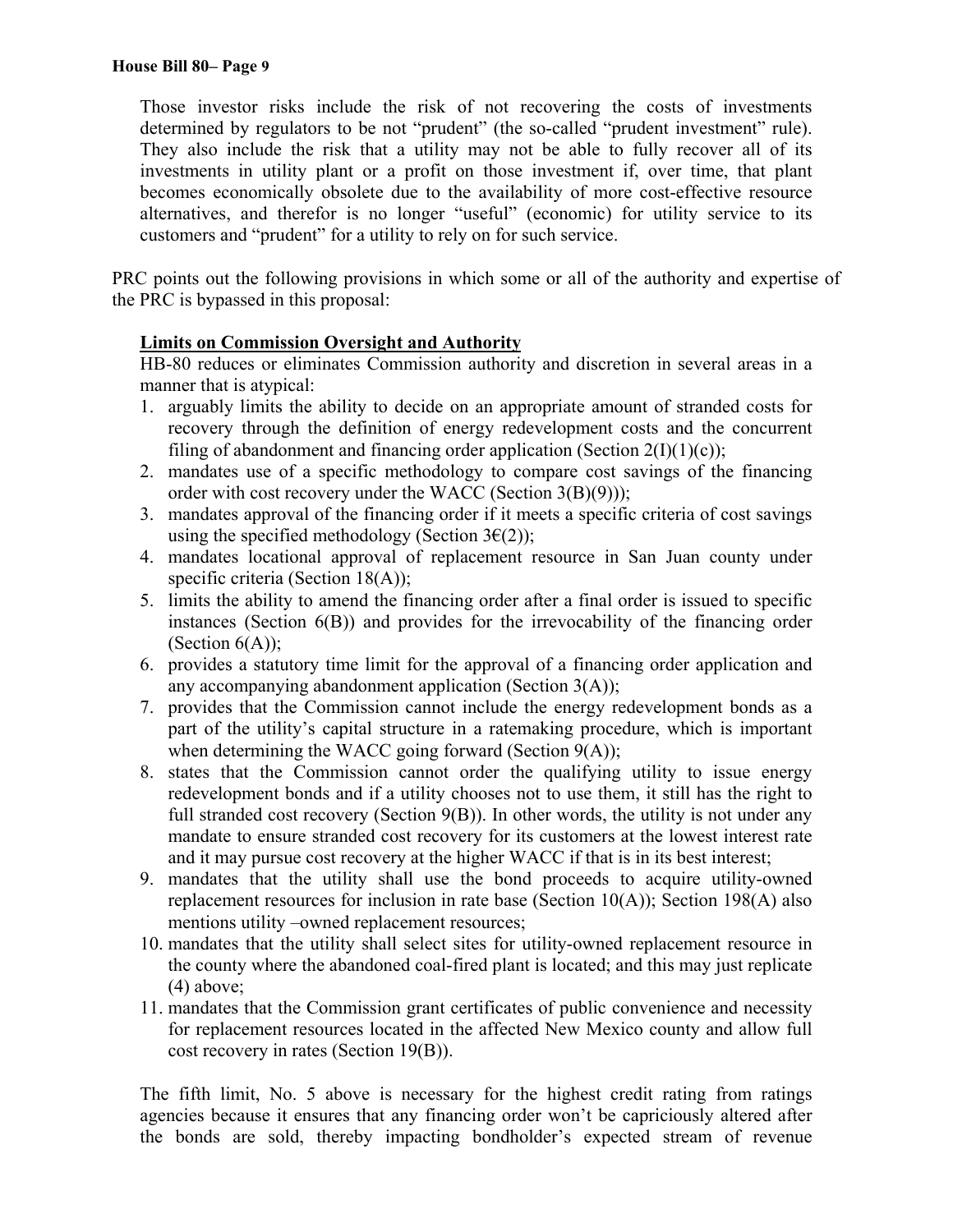payments. The other limits are not necessary for a financing order and could have negative impacts on customers.

Grammatically, the Constitution may provide pause:

Sec. 2. [Responsibilities of public regulation commission.] (2012) The public regulation commission shall have responsibility for regulating public utilities, including electric, natural gas and water companies; transportation companies, including common and contract carriers; transmission and pipeline companies, including telephone, telegraph and information transmission companies; and other public service companies in such manner as the legislature shall provide…

If the court wanted to parse the language, it says PRC shall regulate public utilities . . . in such manner as the legislature shall provide. The court could decide that the first clause, "shall regulate public utilities", is the grant of power over public utilities given to PRC. The subordinate clause allows the legislature to determine how that grant of power is exercised. It does not seem to suggest that the legislature can take the power away from PRC.

Notably, another section of the Constitution (Article IV, § 34) prohibits certain actions of the legislature:

# *No act of the legislature shall affect the right or remedy of either party, or change the rules of evidence or procedure, in any pending case.*

Briefly, New Energy Economy has a pending appeal in the New Mexico Supreme Court, Case No. 36,115, which directly addresses the question of imprudence and PNM's investment in Four Corners Power Plant and whether this resource should be permitted to serve PNM retail customers. New Energy Economy has also appealed several other PRC orders revolving about maintaining SJGS, FCPP and the Palo Verde Nuclear Generating Station that also serve PNM's customers. If the bill passed in its current form, it is likely that any attempt to use the provisions of the securitization bill to argue against any of the appeals would be a violation of this Constitutional provision.

The third issue involves the securitization procedures. "At the heart of the stranded cost securitization is the creation of this property right in the non-bypassable charges, stated as a separate line item on ratepayer bills that serve as the basis for payment of debt service. If this bill truly establishes a "ring-fenced and bankruptcy remote" procedure that isolates the securitization from any untoward events, including the bankruptcy of the qualifying utility, then the bonds will be rated AAA and obtain the best possible financing rate. In the opinion of PRC staff, the bill does not create the required elements for the bonds to achieve this status. This is a highly technical issue, which argues that the PRC must be fully involved in every aspect of this proposal from preparing the detailed analysis of the bill to ensuring that all I's are dotted and T's crossed on the financing order and creation of the special purpose entity (SPE) that will own the property right to the nonbypassable rate. Here is one example drawn from the PRC FIR:

The reference to bankruptcy-remote means that the right to receive revenues from the special charge which secures the bonds cannot be an asset of the qualifying utility and cannot be seized by a creditor of the utility in the event of a bankruptcy. This is accomplished when the qualifying utility creates a SPE which is separate and bankruptcyremote from the parent utility, and when the parent utility sells, in a true sale, the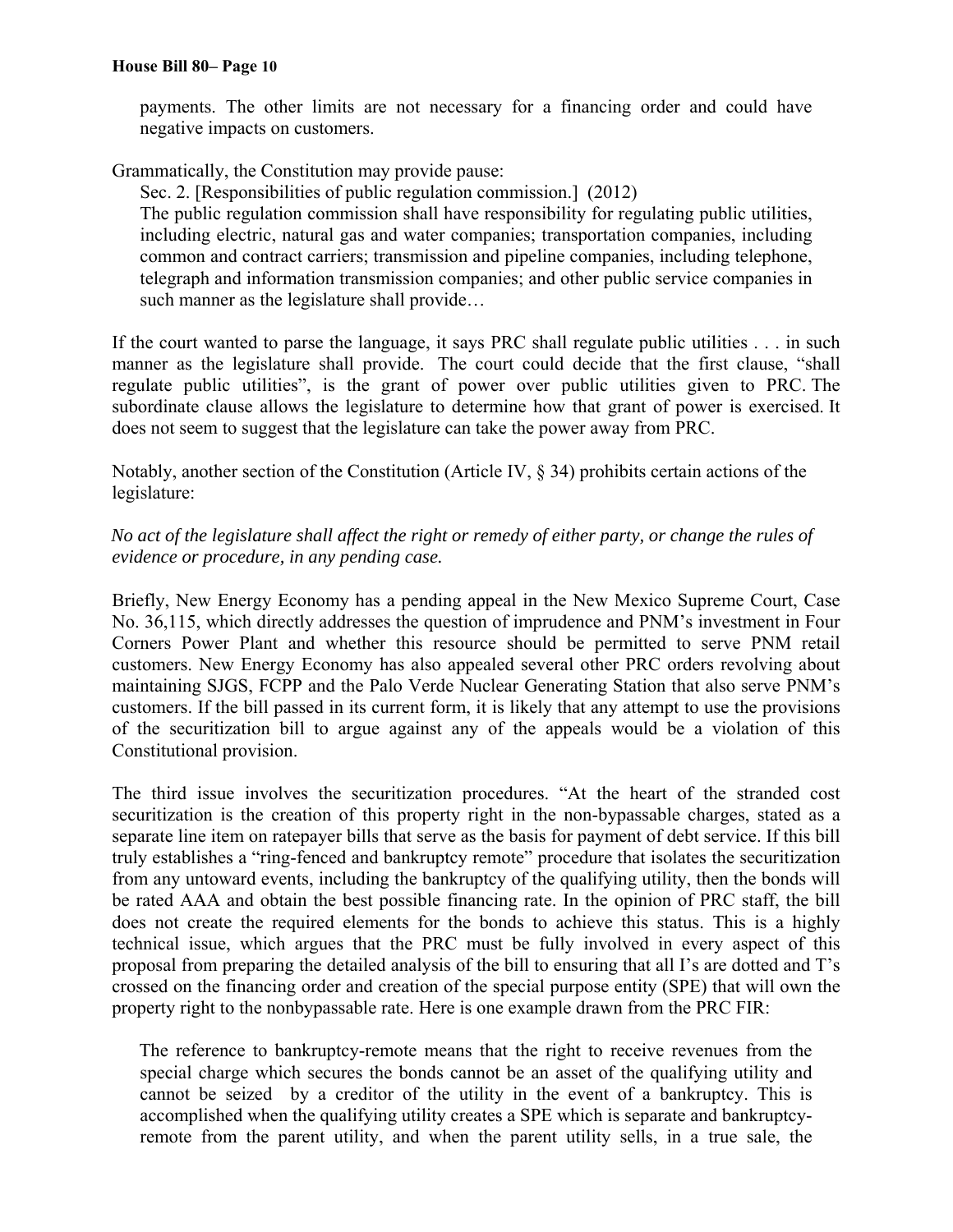intangible property right to the SPE. The property right conveys the right to adjust, bill and collect the special charge. Pursuant to a servicing agreement, the qualifying utility bills and collects revenues from the special charge for the account of the SPE and routinely (usually daily) remits those revenues to a trustee for the account of the SPE for the purpose of making principal and interest payments for the life of the bonds. As SB47 reads now, this bankruptcy remote SPE is not fully endowed with all of the rights and responsibilities. For instance, Section  $4(F)(1)$  reads that the qualifying utility itself will issue the energy redevelopment bonds. This is not a bankruptcy-remote structure.

# **PERFORMANCE IMPLICATIONS**

This bill removes authority from the PRC. This diminution in authority does not result in a decrease in responsibility, since the PRC's overriding function is to balance the needs of bondholders, ratepayers and all of the other stakeholders in the affairs of the regulated utility. This bill will make this task more difficult for PRC. Whatever performance measures adopted by PRC are bypassed by the provisions of this bill.

### **ADMINISTRATIVE IMPLICATIONS**

The provisions of this bill will increase PRC's administrative duties and incur specialized costs. PRC indicates need for a Certified Public Accountant, a Public Utility Engineer, a staff counsel, a half-time associate general counsel, and a hearing examiner, whose cost would be generally funded. In addition, the proposal would require bond counsel, disclosure counsel and an independent financial advisor with expertise in securitization financing whose fees could be embedded in the amount financed. This need could extend for six years. There are three other facilities that could be eligible for this treatment.

# **CONFLICT, DUPLICATION, COMPANIONSHIP, RELATIONSHIP**

The PRC FIR points out a number of situations in which SB47 and this bill are in conflict with existing statute. These are largely related to the shortened time frames established in the bills. In some cases, these time frames are very much shortened to the extent that PRC would be unable to schedule a public hearing, even on controversial points. While previous experience indicates that financing orders are relatively non-controversial, coupling the financing order with an abandonment order will certainly generate controversy and the time frame would not allow for full airing of the issue in public hearing.

### **TECHNICAL ISSUES**

PRC's FIR lists several technical issues and conflicts with current statute.

### **OTHER SUBSTANTIVE ISSUES**

PRC notes that the Section  $2(I)(1)(a)$  states that "reclamation of mines that provide coal to qualifying generating facilities" is included in energy redevelopment costs to be financed by these bonds. LFC staff notes that mine reclamation is a promise made to the state and its residents whenever a mine is decommissioned for whatever reason. Allowing the bonds supported by energy ratepayers to subsidize mine reclamation is a major reversal of long-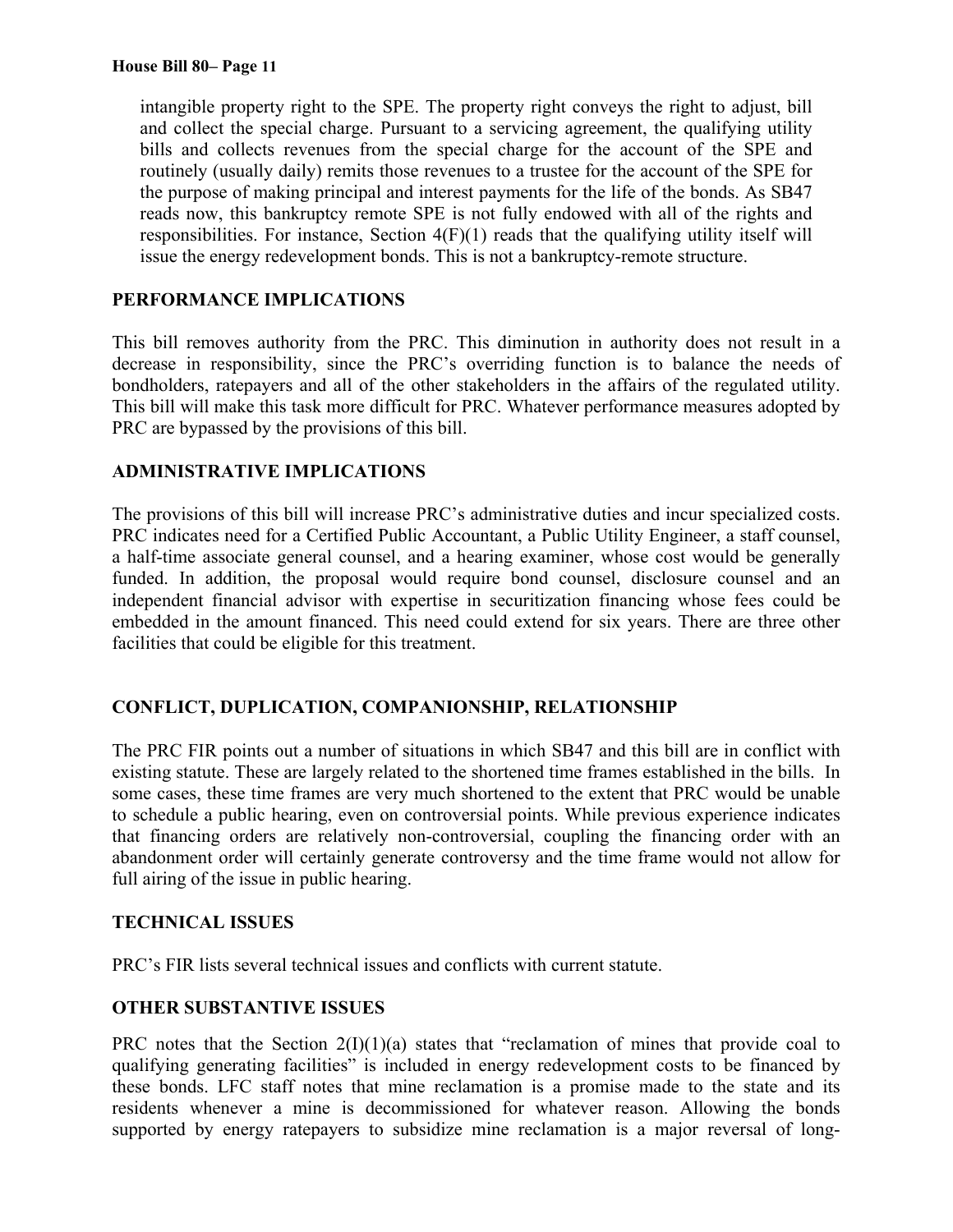# standing policy and tradition. **ALTERNATIVES/SUGGESTED AMENDMENTS**

Page 12, lines  $12 - 15$  allows bonds to be issued in a series, with the period of each one in the series limited to twenty-five years. LFC staff recommend either requiring there only be one bond for the entire amount or that all bonds in a series have a period limited to twenty-five years from the date of the first issuance.

Because of the extremely technical nature of this proposal, taking the PRC out of its role in balancing the needs of the ratepayers and PNM's investors may be unwise. The portions of the bill that allow the establishment of a ring-fenced and bankruptcy remote special subsidiary (SPE) and allows the selling of the energy redevelopment bonds can be separated from the more controversial provisions of the bill, such as the shortened time-frames for PRC actions, the mandated PRC approvals without hearing, and, perhaps, the caveated promise to reinvest an unstated amount in replacement resources in the Central Consolidated School District located in rural San Juan County.

The PRC itself suggests that other states have enacted legislation authorizing stranded cost securitization financing on a coal-fired plant-specific basis. PRC's FIR provides specific reference to this approach.

PRC also suggests that a portion of the bond proceeds could be used to provide transition revenues to the Central Consolidated School District, San Juan County and, perhaps, Farmington for lost property tax revenues.

# **WHAT WILL BE THE CONSEQUENCES OF NOT ENACTING THIS BILL**

The abandonment of Units 1 and 4 at San Juan Generation Station will probably occur because of PRC pressure and pressure from the EPA and the environmental community. PNM has filed an integrated resource plan than advocates closure of Units 1 and 4 of the SJGFS. The PRC will probably disallow 40 to 50 percent of the stranded costs and may discount the established WACC to a point that rate-paying customers will pay about the same as if the bill did pass. However, PNM would be under no obligation to replace resources in San Juan County. The 657 jobs at SJGS and SJCC would be lost, along with the indirect and induced jobs and property tax and gross receipts tax revenues currently received by San Juan County. The state will lose the coal severance tax and gross receipts tax revenues and the Navajo Nation will lose its Gross Proceeds Tax revenues under any scenario. PNM's bond rating will fall and its stock price will also fall. There will be substantial losses to many of the stakeholders when the SJGS is retired, but the provisions of this bill may serve to ameliorate the most egregious impacts.

LG/DI/sb/al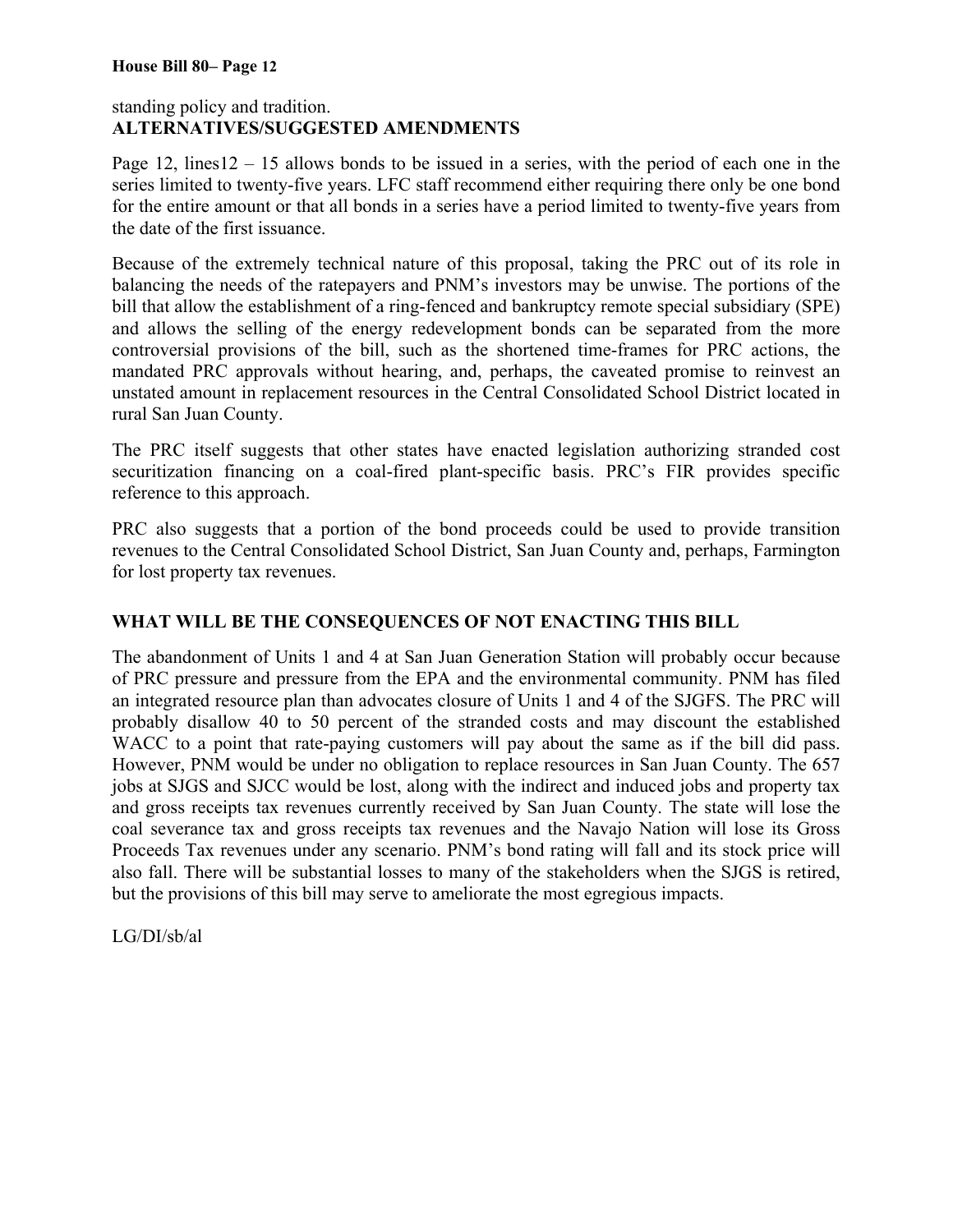# **Detailed Description ENERGY REDEVELOPMENT BONDS BILL**

House Bill 80 and Senate Bill 47 would authorize an alternative mechanism for financing the retirement of coalfired power plants at a lower cost to customers, as compared to conventional financing mechanisms. It has been designed to accommodate the retirement in 2023 of Units 1 and 4 of the San Juan Generation Station, and to anticipate the closure of the Four Corners Power Plant in 2031. The bill is designed to mitigate adverse economic effects on affected local communities by requiring the location of replacement power resources in the communities where the abandoned facilities are located, taking into consideration system reliability while assuring that such location does not eliminate the cost savings from energy redevelopment bonds.

This summary has been prepared by Matthew Jaramillo, Esq. of PNM Resources relative to a precursor bill with most of the same features as the final, introduced version. LFC staff have edited this description to conform to the introduced bill and have annotated some of the described features.

The major features of the bill to accomplish the stated purposes are:

- Authorizes the issuance of energy redevelopment bonds with a maximum term of twenty-five years to allow a utility to raise non-recourse debt financing through a trust or other vehicle. (LFC note: bonds can be issued in a series with each bond in the series having a term of twenty-five years. From issuance of the first bond to the retirement of the final bond, however, the duration could exceed twenty-five years.)
- The amount of the bonds is based on recovery of costs incurred or associated with abandonment of coal plants used to serve the utility's customers in New Mexico, including decommissioning costs, mine reclamation costs, and costs incurred related to the coal plant but not yet fully recovered such as undepreciated investment remaining at the time of abandonment. (LFC note: apparently, the PRC has the power and authority to reduce these closure costs imposed on ratepayers. In an example calculation comparing conventional financing to these ratepayer-backed bonds, Public Regulation Commission (PRC) would have reduced investor recovery of costs to 50% of total. The language of this feature may indicate that the sponsor expects 100% of the costs to be reimbursed to the utility, without reduction of the amount by PRC.)
- Creates an application process through the PRC for approval of a "financing order" which would authorize the PRC to approve the issuance of energy redevelopment bonds in the amount requested by the utility and allow the utility to impose a non-bypassable charge as a line item on all of the utility's customer's bills to assure full payment of the principal and interest, premiums and other financing costs associated with the bonds.
- Creates energy redevelopment property as collateral for the securitization, i.e., the right to receive the revenues from the non-bypassable charge to assure repayment of the bonds, providing a process for perfection of a security interest in the energy redevelopment property and priority over any other lien.
- Requires an adjustment mechanism, i.e., a true-up process to assure that the non-bypassable charge recovers revenue in an amount necessary to service the bonds until the bonds are fully paid. The adjustment mechanism is to be filed at least semi-annually, or more often if ordered by the PRC, until two years before maturity, at which time it must be filed at least quarterly. The adjustment may only be challenged for mathematical accuracy, with a streamlined process for approval of adjustments. (LFC note: PRC indicates some difficulties with implementing this expedited process.)
- The financing order is irrevocable to assure that the mechanisms put in place to obtain a high debt rating remain.
- Provides a state pledge that the statute will not be repealed or amended in a manner that would impair the energy redevelopment property, the non-bypassable charge or the bonds. (LFC note: this non-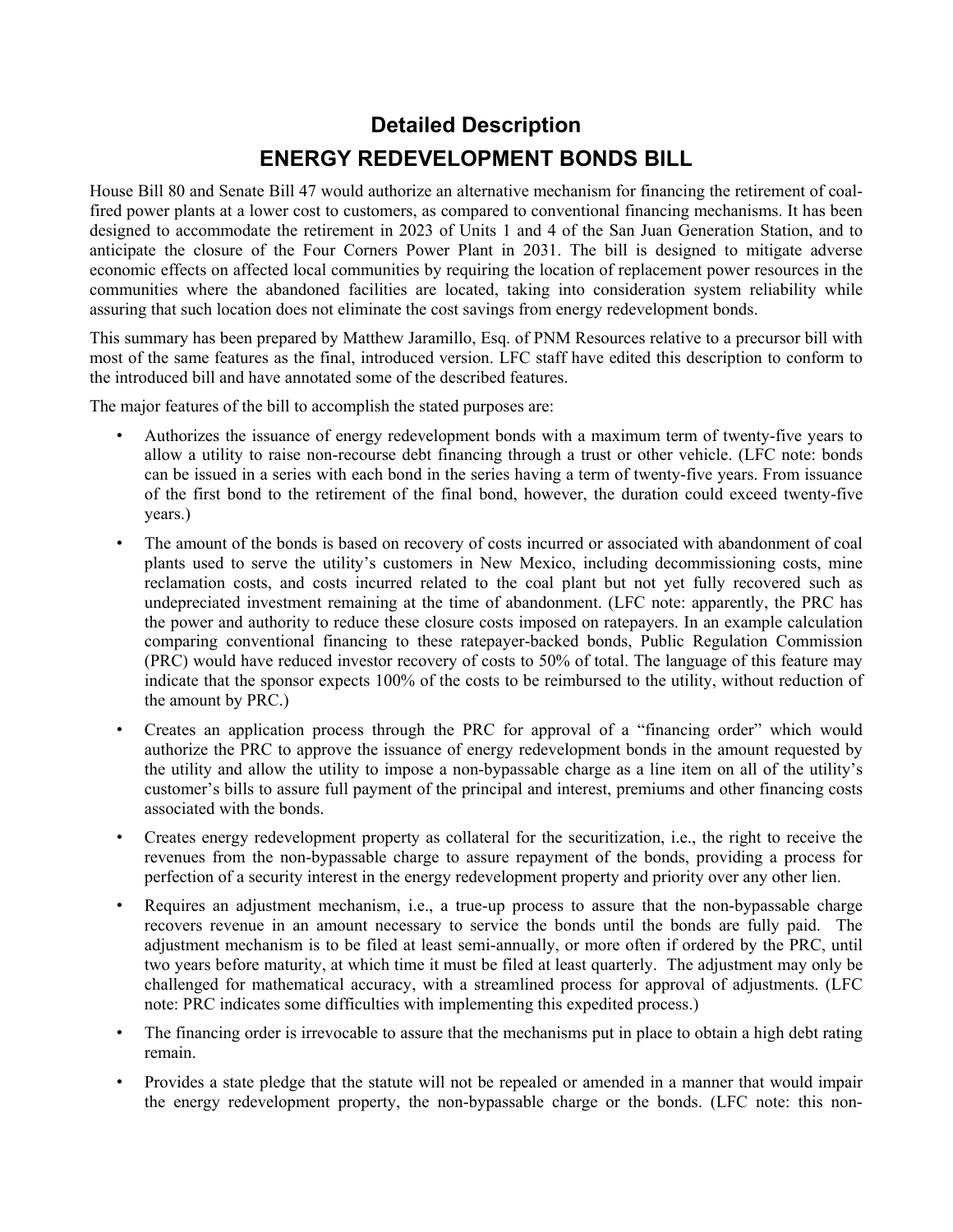impairment provision is, in fact, constitutional and usual with state or local level taxable or non-taxable bonds.)

• Provides mechanisms whereby debt service will not be impaired or otherwise adversely affected by the bankruptcy of the utility or the financing entity.

#### II. Summary of Specific Provisions

- A. Financing Order and Application
- To obtain a financing order under this act, a qualifying utility must obtain approval to abandon a coal generation facility that has not been approved for abandonment prior to January 1, 2018.
- The application for a financing order may be filed as part of an application for abandonment. If an abandonment proceeding is pending at the time of the application for a financing order, the PRC is required to consolidate the proceedings.
- The application may include a request for certificates of public convenience and necessity (CCNs) for some or all power necessary to replace the power supplied by the abandoned facility.
- The qualifying utility may defer an application for CCNs to a separate proceeding, so long as it identifies potential adequate replacement resources that would be available at the time the replacement power is needed to serve customers.
- Additionally, the application for a financing order must also include:
	- o evidence that the applicant is a qualifying facility, as defined in the bill;
	- o a description of the generating facility that the applicant proposes to abandon;
	- o an estimate of costs of energy redevelopment, including any undepreciated investment in the facility at the time of the proposed abandonment. (LFC note: the precursor draft bill anticipated that eligible bond costs could include the investment in replacement capacity. This inclusion has been removed from the introduced version);
	- o the amount of energy redevelopment costs the utility proposes to finance with bonds;
	- o an estimate of financing costs associated with each series of bonds proposed to be issued;
	- o an estimate of the charges necessary to recover abandonment costs and finance the bonds;
	- o a proposed methodology for allocating the charge among customer classes;
	- o a description of the proposed adjustment mechanism to correct for any over-collection or under-collection of charges;
	- o an estimate of the cost savings to customers of issuance of the bonds as compared to financing the costs of energy redevelopment through conventional financing;
	- o an estimate of the date on which bonds secured by the customer charge are expected to be issued, and the expected term of the bonds, which shall be no greater than 25 years. (LFC note; the introduced version of the bill allows for bonds to be issued in a series, with each bond in the series having a term of no longer than 25 years, but the cumulative duration could be significantly longer than 25 years. The actual text follows:

<sup>…</sup> an estimate of the date on which the energy redevelopment bonds are expected to be issued and the expected term over which the financing costs associated with the issuance are expected to be recovered or, if the bonds are expected to be issued in more than one series, the estimated issuance date and expected term for each bond issuance; provided that the maximum term for each bond issuance shall be no longer than twenty-five years;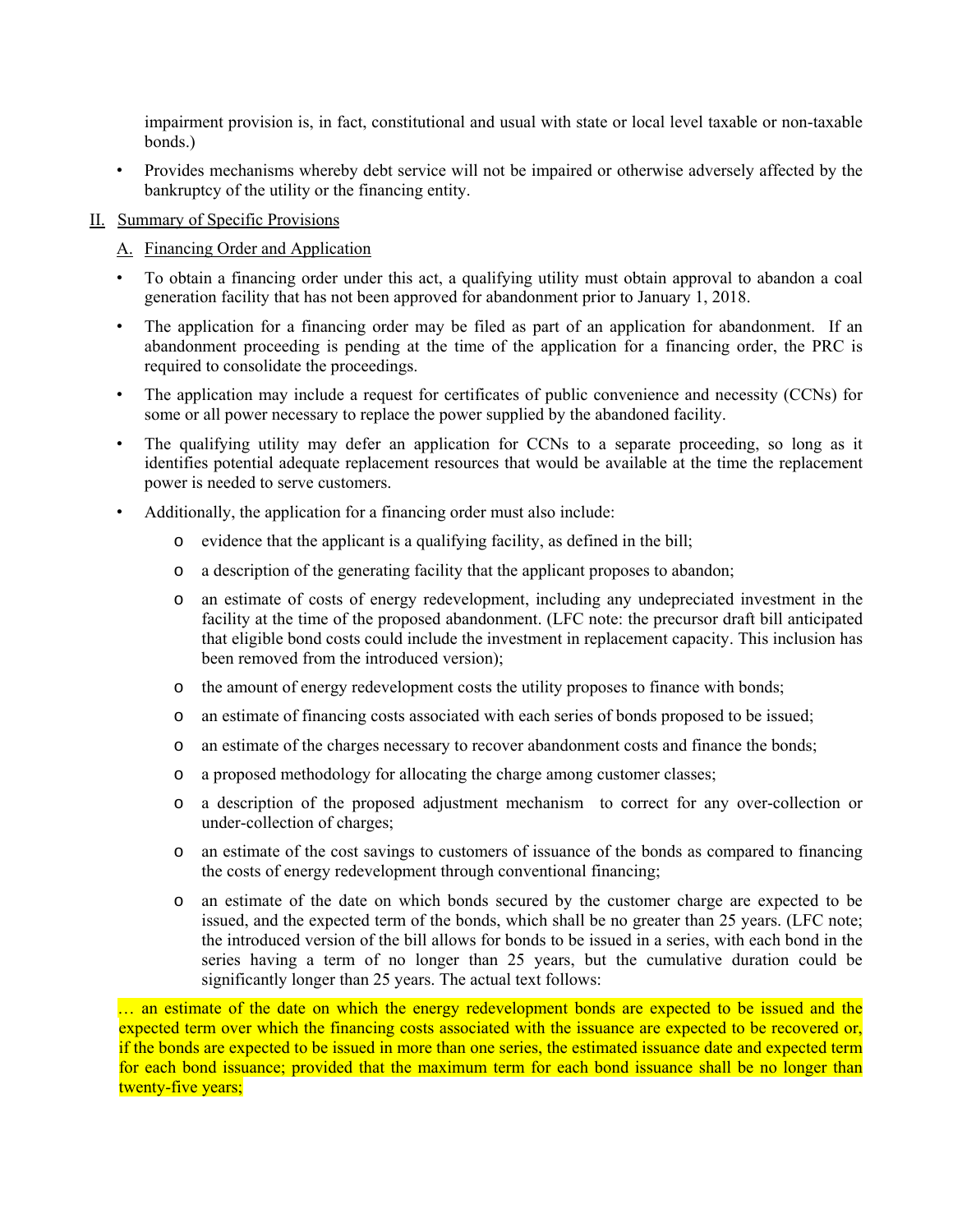- o identification of plans to sell, assign, transfer or convey (other than as a security) interest in the energy redevelopment property, including identification of assignees;
- o identification of any necessary ancillary agreements;
- o a description of a proposed ratemaking process to reconcile any difference between the projected pretax costs in the amount of energy redevelopment costs financed by the bonds and the final pretax energy redevelopment costs incurred by the qualifying utility;
- o any other information reasonably required by the Commission to determine if approval to abandon or if requests for CCNs should be granted.
- Notice of an application for a financing order shall be given to the parties of record in the qualifying utility's most recent general rate case and published in newspapers in the qualifying utility's service area in the state and county in which the qualifying facility proposed to be abandoned is located.
- An application for a financing order may be approved without a hearing, if no protest establishing good cause for a formal hearing is filed within 30 days of notice of the filing of an application.
- The PRC must issue its order granting or denying the application within six months of filing (Section 4A). [This section could be rewritten for clarity; the intent is as stated here – the commission must issue its order within six months. Grammatically, the "within six months from the date the application is filed" could modify the previous clause and read "application of the qualifying utility for approval to abandon the qualifying generating facility within six month of the application." This is a far different interpretation than intended.]
- For good cause shown, the PRC may extend the six month time for issuing approval or rejection by an additional three months. (LFC note: PRC indicates that even this extended period may be unreasonable, considering that protests are almost certain to be filed if the financing order is coupled with the abandonment order.)
- Failure to issue the order within this time shall be deemed approval as filed by operation of law.
- In order to approve the application, the financing order must contain findings and requirements consistent with the application for the financing order. The financing order may be amended after the date of issuance of the bonds only at the request of the utility to allow for refinancing, retiring or refunding the energy redevelopment bonds or to adjust the amount of energy redevelopment costs to be financed by energy redevelopment bonds which have not yet been issued to reflect updated estimated costs or actual costs, but no amendment is allowed that would in any way impair the energy redevelopment charge or the energy redevelopment property.
- If an abandonment proceeding is consolidated with the application for a financing order, the time periods required for ruling on the application for financing are applicable to the consolidated case. (LFC note; PRC will object to this provision.)

### B. Adjustment Mechanism

- If the PRC issues a financing order, it must periodically approve use of an adjustment mechanism to correct for over-collection or under-collection of the energy redevelopment charges to provide timely payment of scheduled principal and interest on the bonds, and the payment and recovery of other financing costs approved in the financing order.
- The qualifying utility must file at least semiannually, or more frequently as provided in the financing order: 1) calculation estimating whether the charge is sufficient, or if either an over-collection or undercollection is projected; and 2) a calculation showing the adjustment to the charge to correct for any over-collection or under-collection.
- The qualifying utility must file these calculations at least quarterly during the 2 year period preceding the final maturity date of the energy redevelopment bonds.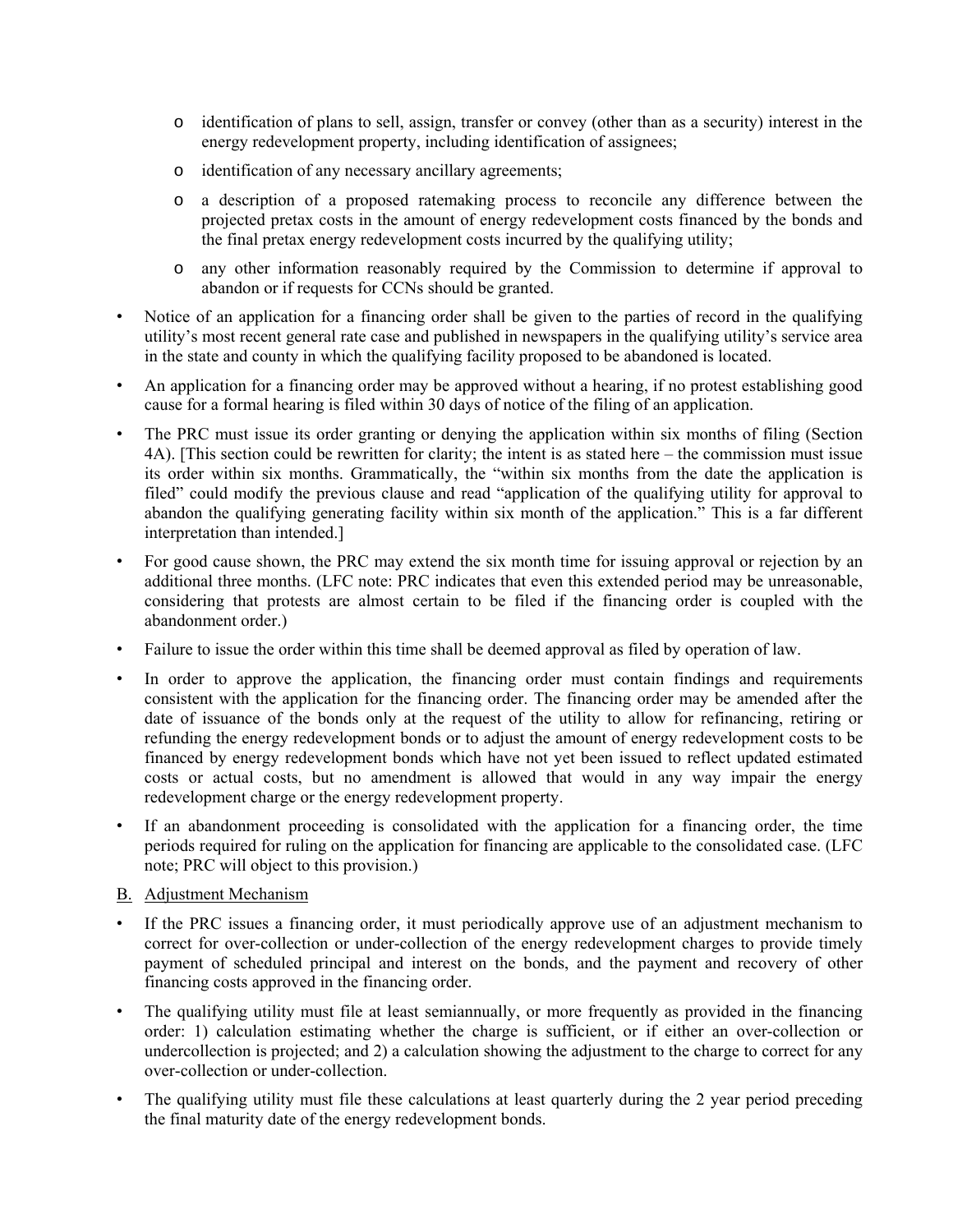- The adjustment mechanism must be available until the bonds and all financing costs have been fully paid and recovered.
- Notice shall be provided to parties of record in the case in which the financing order was issued on the same day as the qualifying utility files these calculations with the PRC.
- The adjustment mechanism shall be deemed approved by the PRC unless: 1) a party of record to the case in which the financing order was approved files a challenge to the mathematical accuracy of the adjustment within 30 days of the filing of the adjustment by the utility, providing the challenge identifies the mathematical accuracy with specificity; and 2) the PRC determines good cause exists, provided the suspension shall not exceed 60 days from the date of filing.
- If the PRC determines a hearing is necessary, the PRC shall hold the hearing within 40 days of the utility's filing of the adjustment calculation.
- If the PRC determines the calculation is inaccurate, it shall issue an order rejecting the calculation and determining the accurate calculation. The utility will then have 5 days to adjust the charge in accordance with the PRC's order.
- If the PRC does not issue an order rejecting the utility's calculation within 60 days of the utility's filing, the adjustment to the energy redevelopment charge will be deemed approved.
- No adjustment or proceeding held pursuant to this section will affect the irrevocability of the financing order.
- C. Irrevocability of Financing Order
- A financing order is irrevocable and the PRC shall not reduce, impair, postpone or terminate the energy redevelopment charge approved in the financing order, the energy redevelopment property or the energy redevelopment revenues.
- A financing order may be amended at the utility's request on or after the issuance of the bonds for the purpose of: 1) refinancing, retiring or refunding all or a portion of the outstanding bonds; 2) adjusting the amount of energy redevelopment costs to be financed with bonds that have not yet been issued to reflect updated costs that differ from costs estimated at the time that the financing order was issued; and

3) is subject to the limitations above not to reduce, impair, postpone or terminate the energy redevelopment charge, property or revenues.

• No change in credit rating of the utility from the time the financing order was issued shall impair the irrevocability of the financing order.

### D. Judicial Review

- A financing order is final and an aggrieved party may apply to the PRC for rehearing in accordance with § 62-10-16 NMSA 1978, provided that such application is done within 10 calendar days of the order. An application for rehearing will be deemed denied if the PRC does not act on it within 7 calendar days of the filing of the application.
- After denial of an application for rehearing by the PRC, an aggrieved party may file a notice of appeal with the NM Supreme Court pursuant to § 62-11-1 NMSA 1978, provided that such notice is filed no later than 10 calendar days after denial of an application for rehearing. Or if rehearing is not applied for, no later than 10 calendar days after the issuance of the financing order.
- E. Conditions That Keep Financing Orders in Effect and Energy Redevelopment Charges Imposed
- A financing order shall remain in effect until the related bonds are paid in full and all financing costs related to the bonds have been paid in full.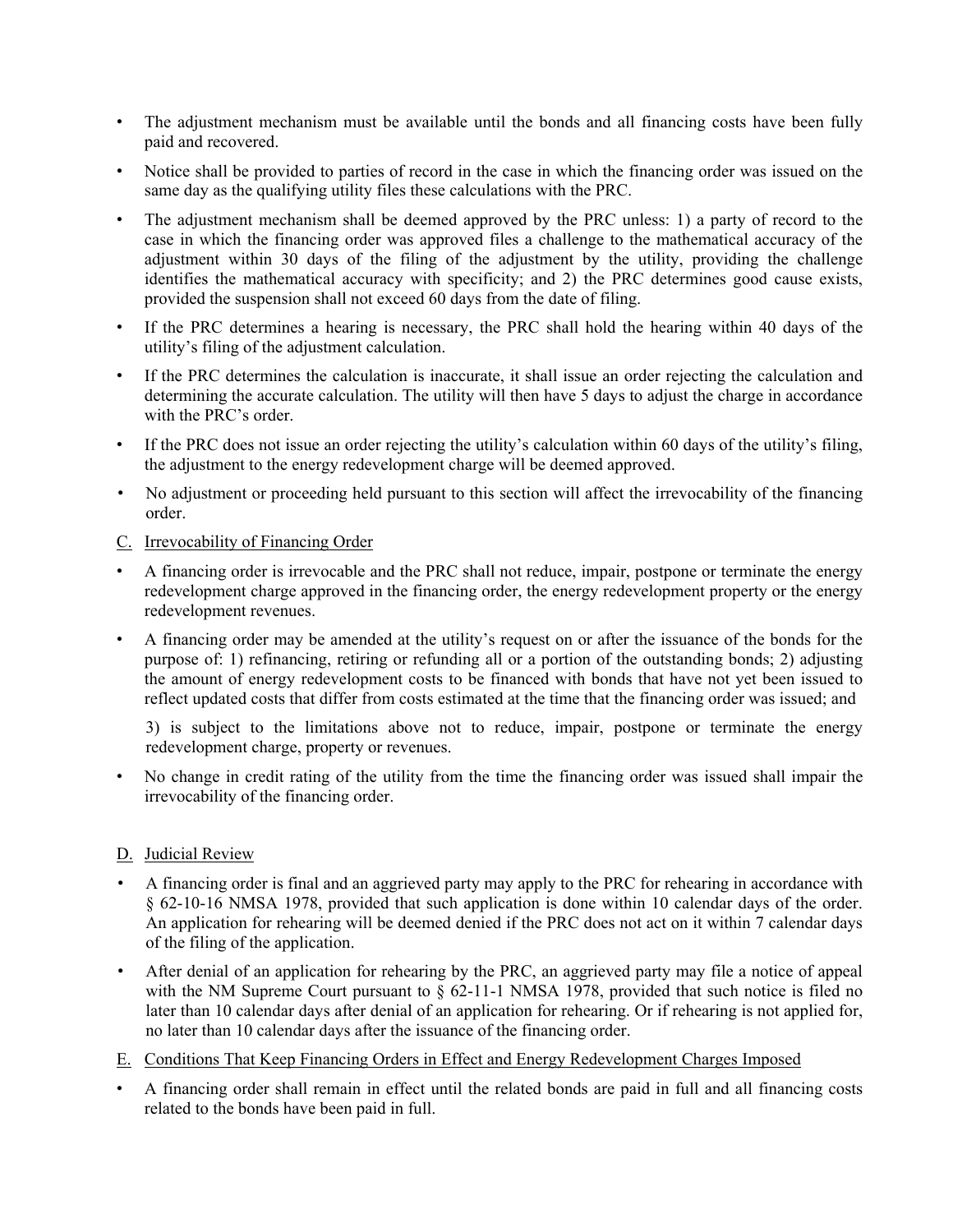- A financing order shall remain in effect and unabated despite bankruptcy, reorganization or insolvency of the utility or any non-utility affiliate or the commencement of any judicial or non-judicial proceeding for bankruptcy or appointment of a receiver.
- If the bonds issued pursuant to a financing order are outstanding and related energy redevelopment costs and financing costs have not been paid in full, the energy redevelopment charges shall be part of all customer bills and be collected by the utility or its successors or assignees, in full through a nonbypassable charge that is a separate line item on bills, separate and apart from the utility's base rates. The charge shall be paid by all customers receiving transmission or distribution service from the utility or its successors or assignees, even if the customer elects to purchase electricity from an alternative electricity supplier as permitted by State law, including distributed generation owned or controlled by the customer or another non-utility.
- F. Limitation on Jurisdiction of the NMPRC
- If the PRC issues a financing order, the PRC may not consider any bonds issued pursuant to the financing order to be debt of the utility, the charges paid under the financing order to be revenue to the utility, nor the energy redevelopment costs or financing costs to be costs of the utility. Any action taken by a utility that is consistent with the financing order shall be deemed just and reasonable.
- The PRC may not order or otherwise require, directly or indirectly, any utility to use bonds to finance any costs associated with abandonment of a coal-fired electric generating facility.
- The PRC may not refuse to allow recovery of any costs associated with abandonment, including full recovery of undepreciated investment remaining at the time of abandonment, whether or not energy redevelopment bonds are used. (LFC note: this provision severely limits the ability of the NMPRC to weigh the competing interests of the local governments and citizens, PNM ratepayers, and PNM management and investors. In particular, PRC could not impose a fractional reduction in PNM investor's recovery of undepreciated value.).
- G. Duties of the Qualifying Utility If a financing order is issued:
- The utility must use proceeds from energy redevelopment bonds to pay energy redevelopment costs and financing costs, and to acquire utility-owned replacement resource and investments in other public utility property for inclusion in rate base. (LFC note: proceeds of the bond may be used to provide replacement resources. In Section 10A, the bond proceeds may be used for energy replacement costs and investments in other public utility property for inclusion in the rate base. The would not stimulate competition, since third-party generators and non-utility providers.)
- The utility must provide its customers with a concise explanation of the non-bypassable energy redevelopment charge approved in the financing order, including any modifications and adjustment mechanism, in bill inserts, on its website, or through other appropriate means.
- Revenues generated pursuant to this bill are applied repay the bonds and other financing costs, for severance and other one-time costs (including any stranded capital costs of the coal mine supplying the abandoned facility) and, pursuant to 10A, may be used to fund replacement resources.
- Failure of a utility to apply proceeds in a reasonable, prudent and appropriate manner shall not invalidate, impair or affect any financing order.
- The PRC may impose regulatory sanctions against a utility for failure to comply with the terms and conditions of a financing order or other requirements of this act. (LFC note: proceeds of the bond may not be used to pay these regulatory sanctions.)

H. Energy Redevelopment Property

• Energy redevelopment property created pursuant to a financing order, i.e. the revenue stream from nonbypassable energy redevelopment charges, shall be an existing, present property right, regardless of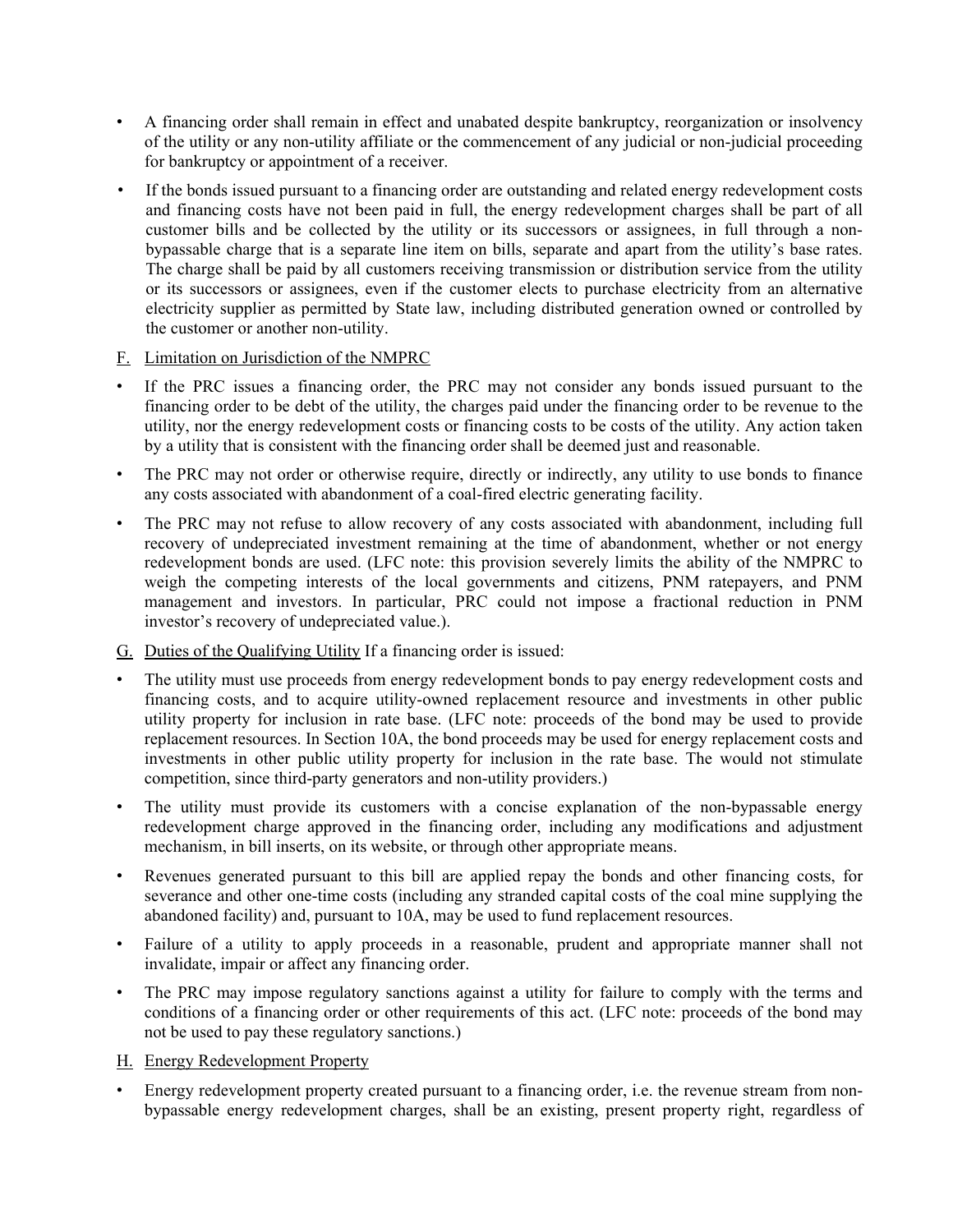whether the utility continues to provide electric energy, or perform its servicing functions, or regardless of the level of future energy consumption.

- Energy redevelopment property shall continue to exist until the bonds and related financing costs have been paid in full.
- All or any portion of the energy redevelopment property may be transferred, sold, conveyed or assigned to a non-utility affiliate that is wholly owned, directly or indirectly, by the qualifying utility, created for the limited purpose of acquiring, owning or administering the energy redevelopment property or issuing bonds under the financing order, or a combination of these purposes. All or any portion of the energy redevelopment property may be pledged to secure payment of bonds, amounts payable to financing parties and bondholders, amounts payable under any ancillary agreement, or other financing costs.
- Formation of a non-utility affiliate as described above and any transfer, sale, conveyance, assignment, grant of a security interest in or pledge of energy redevelopment property by a utility to a non-utility affiliate, as authorized in a financing order, shall not require any further approval by the PRC and shall not be subject to regulation as a Class II transaction.
- If a utility defaults on any required payment of revenues, a court upon application by an interested party and without limiting any other remedies available to the party – shall order sequestration and payment of the revenues for the benefit of bondholders, any assignee and any financing parties. The order shall remain in full force and effect notwithstanding bankruptcy, reorganization, or other insolvency or receivership proceedings regarding the utility or non-utility affiliate.
- Interest in the energy redevelopment property by an assignee, bondholder or financing party, are not subject to set-off, counterclaim, surcharge or defense by the utility or any person in connection with bankruptcy, reorganization or other insolvency or receivership proceeding.
- Any successor to a utility shall be bound by the requirements of this act and shall satisfy all obligations of, and have the same rights under a financing order as, the utility.
- I. Security Interests
- The creation, perfection and enforcement of any security interest in the energy redevelopment property to secure repayment of the principal and interest on the bonds, amounts payable under ancillary agreement and other financing costs are governed by this act, and not the provisions of the Uniform Commercial Code or the Public Utility Act.
- The description or indication of the energy redevelopment property in a transfer or security agreement and a financing statement must refer to this act and the financing order creating the energy redevelopment property. This applies to all transfers of, and all grants of liens on or security interests in, the energy redevelopment property, regardless of whether the related transfer or security agreement was entered into, or the related financing statement was filed, before or after the effective date of this act.
- A security interest in the energy redevelopment property is created, valid, and binding at the later of the time: (1) the financing order is issued, (2) a security agreement is executed and delivered; and (3) value is received for the bonds issued pursuant to this act.
- The security interest attaches without physical delivery of collateral or other act and the lien of security interest shall be valid, binding and perfected against all parties having claims of any kind in tort, contract or otherwise against the person granting the security interest, regardless of whether such parties have notice of the lien, upon filing of a financing statement with the Secretary of State ("SOS").
- A security interest in the energy redevelopment property is a continuously perfected security interest and has priority over any other lien.
- The priority of a security interest in the energy redevelopment property is not affected by the comingling of revenues with other funds. Any pledged or secured party shall have a perfected security interest in the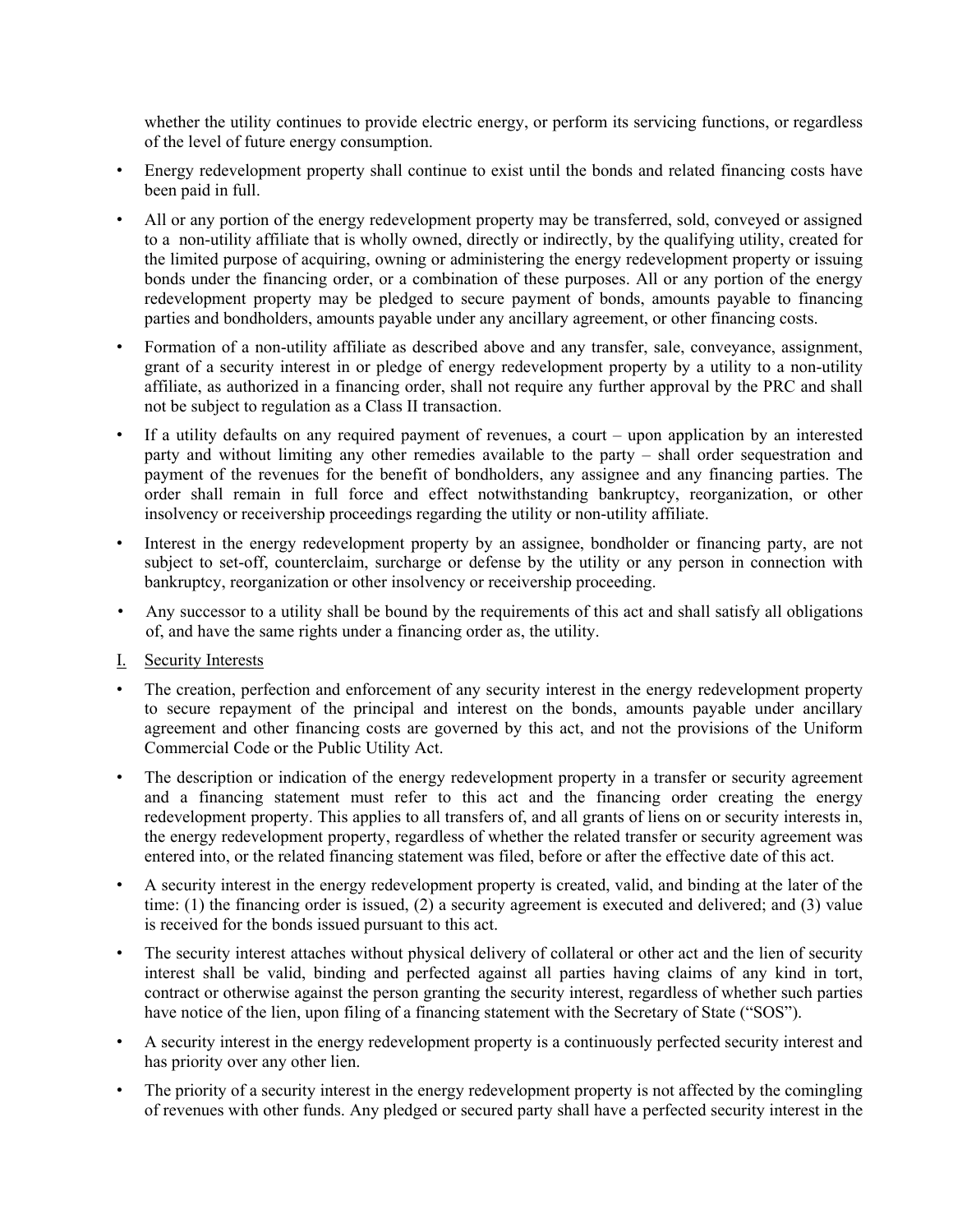amount of revenues that are deposited in any cash or deposit account of the utility in which revenues have been co-mingled with other funds and any other security interest that may apply to those funds shall be terminated when they are transferred to a segregated account for assignee or a financing party.

• Subsequent amendment of a financing order or application of the adjustment mechanism shall not affect the validity, perfection or priority of a security interest in or transfer of the energy redevelopment property.

#### J. Sale of Energy Redevelopment Property

- Any sale, assignment or transfer of energy redevelopment property shall be an absolute transfer and true sale of, not a pledge of or secured transaction relating to, the seller's right, title and interest in, to and under the energy redevelopment property if the documents governing the transaction expressly state that the transaction is a sale or other absolute transfer. A sale of the energy redevelopment property can be created when: the financing order creating the energy redevelopment property becomes effective, the documents evidencing transfer of the energy redevelopment property have been executed and delivered to the assignee, and when value is received.
- Upon filing a financing statement with the SOS, a transfer of an interest in the energy redevelopment property shall be perfected against all third persons, including any judicial lien or other lien creditors, or any claims of the seller or creditors of seller, other than creditors holding a prior security interest, ownership interest or assignment previously perfected pursuant to this section or section 13 of the act.
- An absolute transfer and true sale shall not be affected or impaired by the occurrence of: 1) co-mingling of revenue with other amounts, (2) retention by seller of a partial or residual interest, including an equity interest, in the energy redevelopment property, whether direct or indirect, or whether subordinate or otherwise, or the right to recover costs associated with taxes or license fees imposed on collection of revenues; (3) any recourse that the purchaser may have against the seller; (4) any indemnification rights, obligations or repurchase rights made or provided by the seller; (5) obligation of seller to collect revenues on behalf of an assignee; (6) treatment of the sale, assignment or transfer for tax, financial reporting or other purposes; (7) any subsequent order of the PRC amending a financing order, or (8) any use of the adjustment mechanism.
- K. Exemption from Fee Assessments Imposition, collection and receipt of revenues from the customer charge created by this act are not subject to gross receipts or sales tax or assessment of franchise fees by any local body or to assessment of inspection and supervision fees.
- L. Bonds Not Public Debt Any bonds issued pursuant to a financing order shall not constitute a debt or pledge of the full faith and credit or taxing power of this state or other political subdivision of the state. Bondholders have no right to have taxes levied by the legislature or any public taxing authority for payment of principal or interest on the bonds. The issuance of energy redevelopment bonds does not in any way obligate the state or a political subdivision of the state to levy any tax or make any appropriation for payment of principal and interest on the bonds.
- M. Bonds as Legal Investments Energy redevelopment bonds shall be legal investments for all governmental units, state permanent funds, finance authorities, financial institutions, insurance companies, fiduciaries and other persons requiring statutory authority regarding legal investments.
- N. State Pledge Not to Impair The state pledges to and agrees that it will not take or permit any action that impairs the value of the energy redevelopment property or, except for application of the adjustment mechanism, reduce, alter or impair charges that are imposed, collected and remitted for the benefit of bondholders, assignees and financing parties, until any principal, interest and redemption premium of the bonds and all financing costs are paid in full. This pledge may be used in the bonds, ancillary agreements and documentation related to issuance and marketing of the bonds.
- O. Resource Redevelopment After Abandonment To mitigate potential adverse economic impacts on the communities affected by the abandonment of qualifying generating facilities, the qualifying utility shall